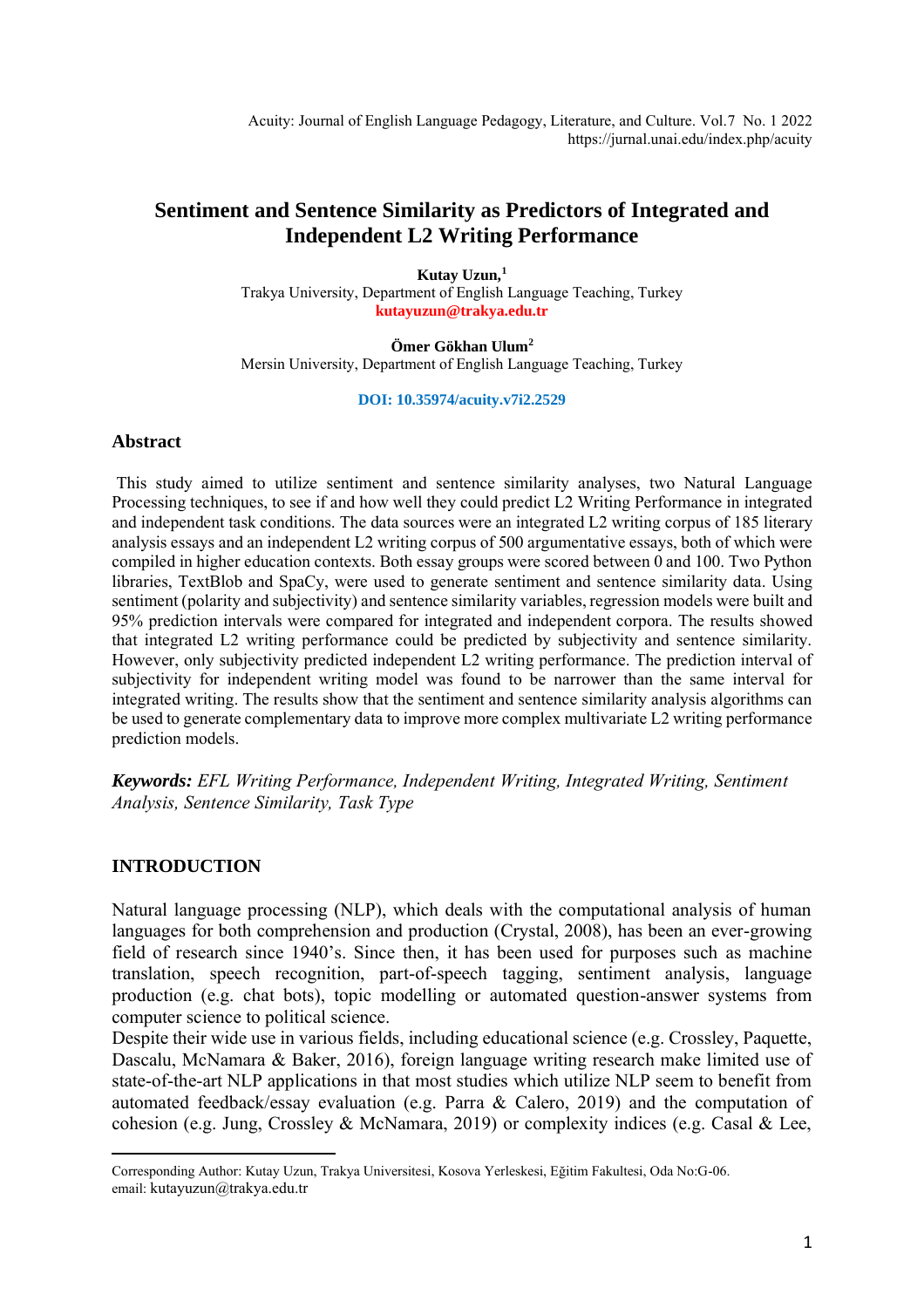2019) with a few exceptions such as DeCoursey and Hamad (2019), Hall and Sheyholislami (2013) and Wang (2020) who investigate sentiments in learner reflections, written feedback and syntactic complexity.

Emotions have been shown to influence second language acquisition (MacIntyre & Gregersen, 2012), vocabulary acquisition (Miller, Fox, Moser & Godfroid, 2018) and performance in foreign language tests and lexical decisions tasks (Dewaele & Alfawzan, 2018). Nonetheless, L<sub>2</sub> writing seem to have fallen behind other aspects of language learning in terms of emotion research despite extensive studies on anxiety, a negative emotion, or related constructs such as motivation or attitude. Although these constructs have been studied for decades and fruitful discussions have emerged consequently, it is seen that most of those studies are limited to psychometric scales for the measurement of emotions (e.g. Cheng, 2004; Han & Hiver, 2018); therefore, they are not able to account for the instantaneous variations of those emotions. Moreover, the reflection of emotion or a related construct within the learner text is yet to be discovered except for Wang's (2020) study.

Another problematic area within L2 writing research is cohesion, or the general connectedness of the parts of a text. Traditionally, cohesion is investigated through explicit cues such as conjunctions or personal/demonstrative pronouns. However, cohesion can also be achieved implicitly and this cannot be tracked by traditional means of cohesion assessment. For this reason, certain computationally-available constructs such as type-token ratios, synonym overlap, connective frequency and semantic similarity within (and across, if necessary) texts should be used to assess cohesion (Crossley, Kyle & Dascalu, 2018). However, due to the limited amount of studies regarding each of these constructs, further research is still needed to see how they interact with other constructs regarding L2 writing.

In addition to the necessity to study emotion and cohesion in computational terms, an important distinction in L2 writing lies within the difference between integrated and independent writing tasks, which are inherently different from one another. Integrated writing requires learnerwriters to utilize primary and/or secondary sources of information for the completion of the task (Weigle & Parker, 2012). On the contrary, independent writing is exclusively based on the learner-writers personal experiences and available linguistic resources without necessitating any use of sources. As such, it differs from integrated writing in lexical, syntactic and lexicogrammatical terms (Kyle, 2020).

The coverage of academic skills in integrated writing unlike its independent counterpart is among the major differences between two task types (Kyle, 2020). Related to this, integrated writing pieces include more specific lexis, longer words and a lower level of clausal complexity (Cumming et al., 2006; Kyle & Crossley, 2016). Biber, Gray and Staples (2016) also confirm more extensive use of clauses in independent writing and conclude that integrated writing is better marked by nouns, nominals, noun phrases and phrasal complexity. Guo, Crossley and McNamara (2013) also confirm the differences between integrated and independent writing by identifying content word familiarity, content word frequency, third-person singular verbs, base verbs and sentence similarity as predictors of integrated writing scores. On the other hand, independent writing score has been predicted by noun hypernymy, conditional connectives and average syllables per word in their study.

Considering the limited use of NLP technology in foreign language research and the role of emotions in language performance, the amount and scope of the studies dealing with these concepts can be expanded. However, such an expansion should also consider the differences between integrated and independent writing tasks since they bear substantial differences. Therefore, this study aims to contribute to this expansion by searching for the potential connections among L2 writing performance (L2WP), sentiment and sentence similarity as manifested within English as a Foreign Language (EFL) learners' texts, while comparing how these constructs interact with integrated and independent task performance.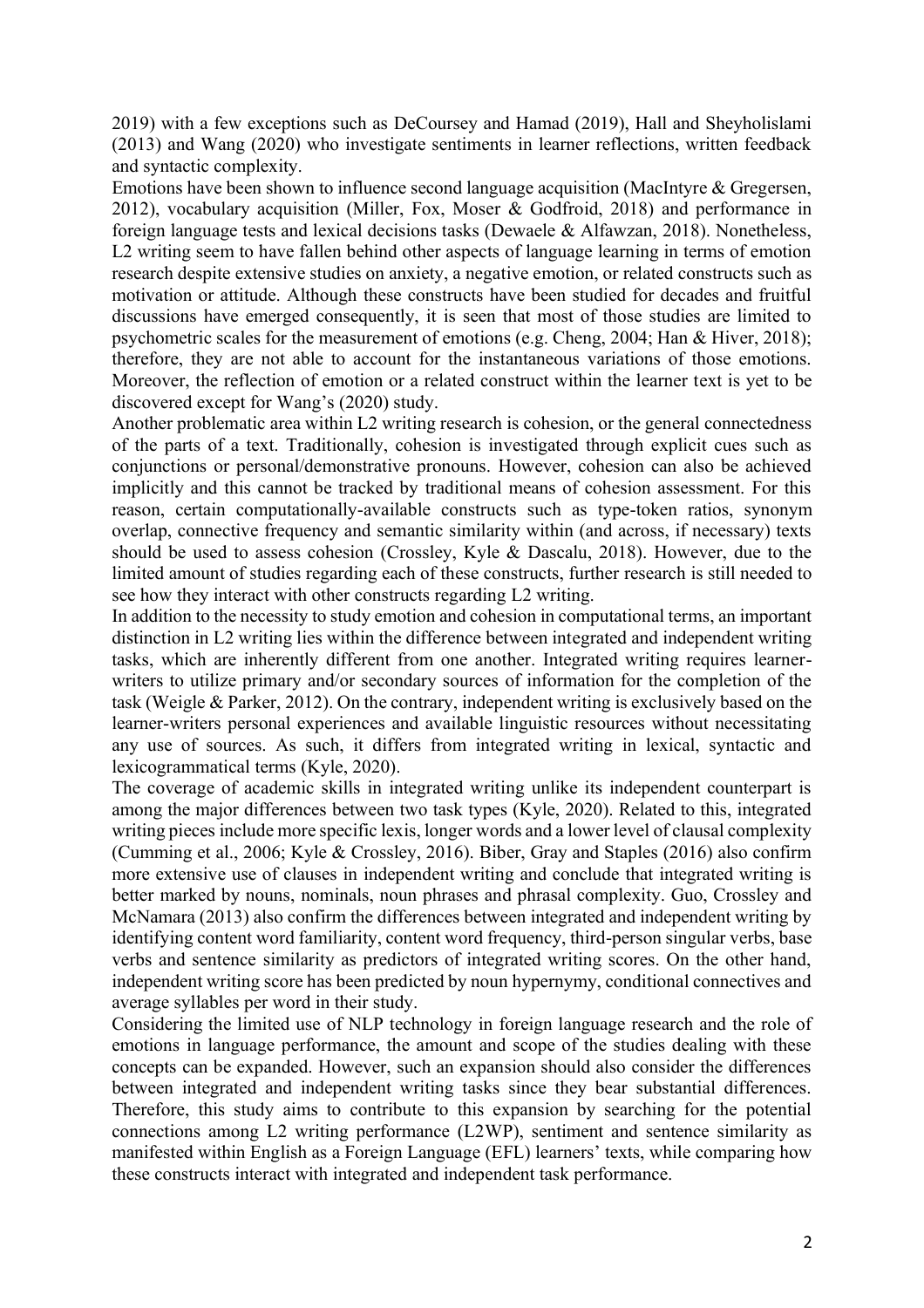### *Sentiment Analysis and L2 Writing Performance*

Sentiment is defined as an individual's emotions, opinions, evaluations or beliefs manifested as language (Wiebe, Wilson, Bruce, Bell & Martin, 2004). Therefore, sentiment analysis (SA) is the systematic analysis of those constructs using NLP methods (Liu, 2010). The analysis of sentiments gives information about the polarity of emotions or opinions as positive, negative or neutral in the form of an index (Munezero, Montero, Sutinen & Pajunen, 2014).

Sentiment analysis typically involves pre-processing and matching or classification stages to produce results. The pre-processing stage involves the removal of stop words (e.g. function words) and symbols and checking the subjectivity of the text. Then, polarity is computed based on a pre-labelled lexicon or machine learning classification algorithms which classify texts using polarity models (Kumar & Teeja, 2012). However, the removal of stop words in the preprocessing stage may not make a significant change in the accuracy of sentiment computation (Jianqiang & Xiaolin, 2017) or even reduce its accuracy (Ghosal, Das & Bhattacharjee, 2015). Numerous pre-labelled lexicons for sentiment analysis are available in the literature (Liu, 2010). For instance, Linguistic Inquiry and Word Count, The General Inquirer, Hu and Liu's lexicon, The Affective Norms for English Words, SentiWordNet or SenticNet which can also utilize machine learning algorithms such as Naive-Bayes to automate labelling are the widelyused lexicons for sentiment analysis. These lexicons keep large lists of words and their sentiment orientations as classes (e.g. sad: negative, happy: positive) or indices (e.g. great: 3.1, tragedy: -3.4) and sentiment analysis algorithms compare texts to those lists to compute sentiment scores (Hutto & Gilbert, 2014).

Although it is possible to run sentiment analysis with many programming languages, Pythonbased TextBlob and Vader libraries are the simplest ones to use (Kulkarni & Shivananda, 2019). Both libraries are based on Natural Language Tool Kit (NLTK), which is a highpowered Python package for language processing that is widely-used in research and industry (Bird, Loper & Klein, 2009).

TextBlob produces polarity and subjectivity scores for sentiment analysis. The polarity score is between -1 and 1, -1 indicating total negativity and 1 indicating total positivity. A subjectivity score of 1 indicates total subjectivity while 0 indicates total objectivity (Loria, 2020). A library specifically developed for social media analysis, VADER produces separate positivity, neutrality and negativity scores between 0 and 1. Also, it normalizes these scores into a compound score between -1 and 1, -1 indicating total negativity and 1 indicating total positivity. For analysis, VADER can also use capitalization, punctuation and emoticons (e.g. "This is GOOD!!!" gives a higher positivity score than "This is good.") (Hutto & Gilbert, 2014). Both libraries are widely used in computer science with limited use in other fields such as finance (e.g. Ranjan & Sood, 2019) or education (e.g. Peñafiel, Vásquez, Vásquez, Zaldumbide & Luján-Mora, 2018).

Being related to motivation and self-regulation, emotion is considered as an individual difference in L2 writing (Kormos, 2012). In line with this, most emotion-related L2 writing research focus on anxiety (e.g. Cheng, 2004), attitude (e.g. Yoon & Hirvela, 2004) or motivation (e.g. Lo & Hyland, 2007). Indeed, many studies such as Graham, Berninger and Abbott (2012), Guo (2018) and Graham, Harris, Kiuhara and Fishman (2017) confirm that anxiety, attitude and motivation predict writing performance. Nonetheless, most studies on L2 writing rely solely on psychometric scales to measure emotional constructs; therefore, they cannot track or explain the momentary fluctuations in those emotions, which may affect written production partially or completely. Furthermore, if and how emotions are reflected in the written production itself are mostly left unclear.

Given its potential for computer science, education and even clinical psychology (Provoost, Ruwaard, van Breda, Riper & Bosse, 2019), sentiment analysis can provide information for L2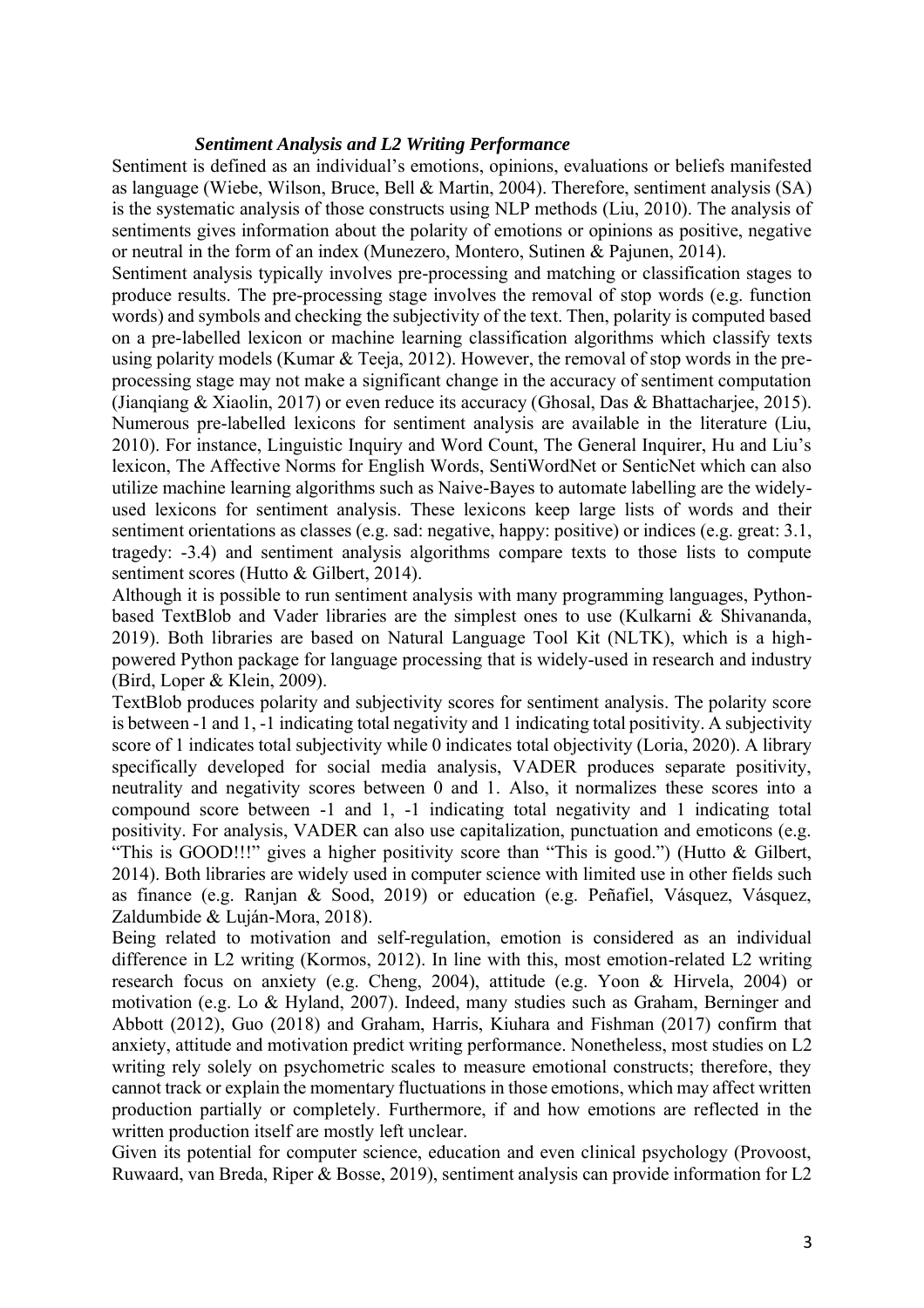writing researchers and practitioners regarding how emotions, stances or evaluations are reflected in texts. One such study utilizing SA in L2WP research is that of Wang (2020), which analyses 2620 college-level essays written by Chinese learners of English and reaches the following conclusions:

- Emotions as manifested in texts are influenced by the emotionality of writing topics.
- Textual polarity and syntactic complexity are related.
- Positive and negative emotions cause higher cognitive load and hinder L2WP.
- Optimal performance is achieved through textual neutrality.

To our knowledge, Wang's (2020) study is the only one in the current literature which uses SA in relation to L2WP and it is limited to the syntactic complexity of texts written by Chinese learners of EFL. Findings parallel to Wang's findings in L2 writing can be found in studies which test different skills using non-NLP methods. For instance, the effect of emotions on cognitive load and language performance has been confirmed for L2 listening (Chen & Chang, 2009), reading (Azamnouri, Pishghadam & Meidani, 2020) and vocabulary (Guo, Zou & Peng, 2018). Moreover, lack of objectivity, which is a standard in academic writing (Fulwiler, 2002; Richards & Miller, 2005) and also has cultural roots (Hinkel, 1999; Hwang & Lee, 2008), has been shown to result in lower essay scores among non-native writers of English since it results in an infrequency of proper evidence or justification for claims (Carlson, 1988 as cited in Hinkel, 1999). However, sentiment as measured via sentiment analysis is not a component in these studies and there seems to be no research in the literature regarding the construct and L2WP except for Wang's study, which does not provide comparative results for integrated and independent writing.

### *Semantic Sentence Similarity and L2 Writing Performance*

Semantic similarity is a comparative measure of semantic relatedness which evaluates semantic interactions among language units. In the process, taxonomic relationships and commonality are also considered on a hierarchical basis with corpus-based or knowledge-based methods (Harispe, Ranwez, Janaqi & Montmain, 2015; Turney & Pantel, 2010).

Corpus-based methods extract contextual information from different corpora and use this information to measure semantic relatedness. Knowledge-based methods rely on WordNets, large lexical databases that also keep associations among words, to compute sentence similarity through the hierarchical relations among words. Corpus-based methods are considered more suitable to account for all semantic relations while knowledge-based methods serve better the purpose of encoding hierarchical relations. (Araque, Zhu & Iglesias, 2019). Both methods can be used separately or in combination in word, sentence, paragraph or document levels.

Python libraries such as TextBlob (Loria, 2020), NLTK (Bird et al., 2009) or Spacy (Honnibal & Montani, 2017) can be used for similarity computations with only a few lines of code. These libraries produce scores between 0 and 1 where 0 indicates no similarity and 1 indicates sameness. For instance, the sentences "We should put an end to wars." and "Let's finish wars." produce a similarity score of .87 using Spacy, indicating high similarity. Among NLP libraries, Spacy has been shown to be among the most accurate ones and the fastest one (Honnibal  $\&$ Johnson, 2015).

Crossley et al. (2018) suggest sentence similarity as an indicator of discourse cohesion. Cohesion refers to the connectedness of texts through surface elements, such as connectives or reference words, which make their meaning more accessible to readers (Bailey, 2011). It is considered to be an integral part of understanding how readers are guided by discourse features towards text comprehension (Baştürkmen & von Randow, 2014). Cohesion can be achieved grammatically through conjunctions, references, substitutions or ellipses, or lexically through collocations and reiterations (Grabe & Kaplan, 2014; Halliday & Matthiessen, 2014). Numerous studies indicate a relationship between cohesion and L2WP (e.g. Crossley et al.,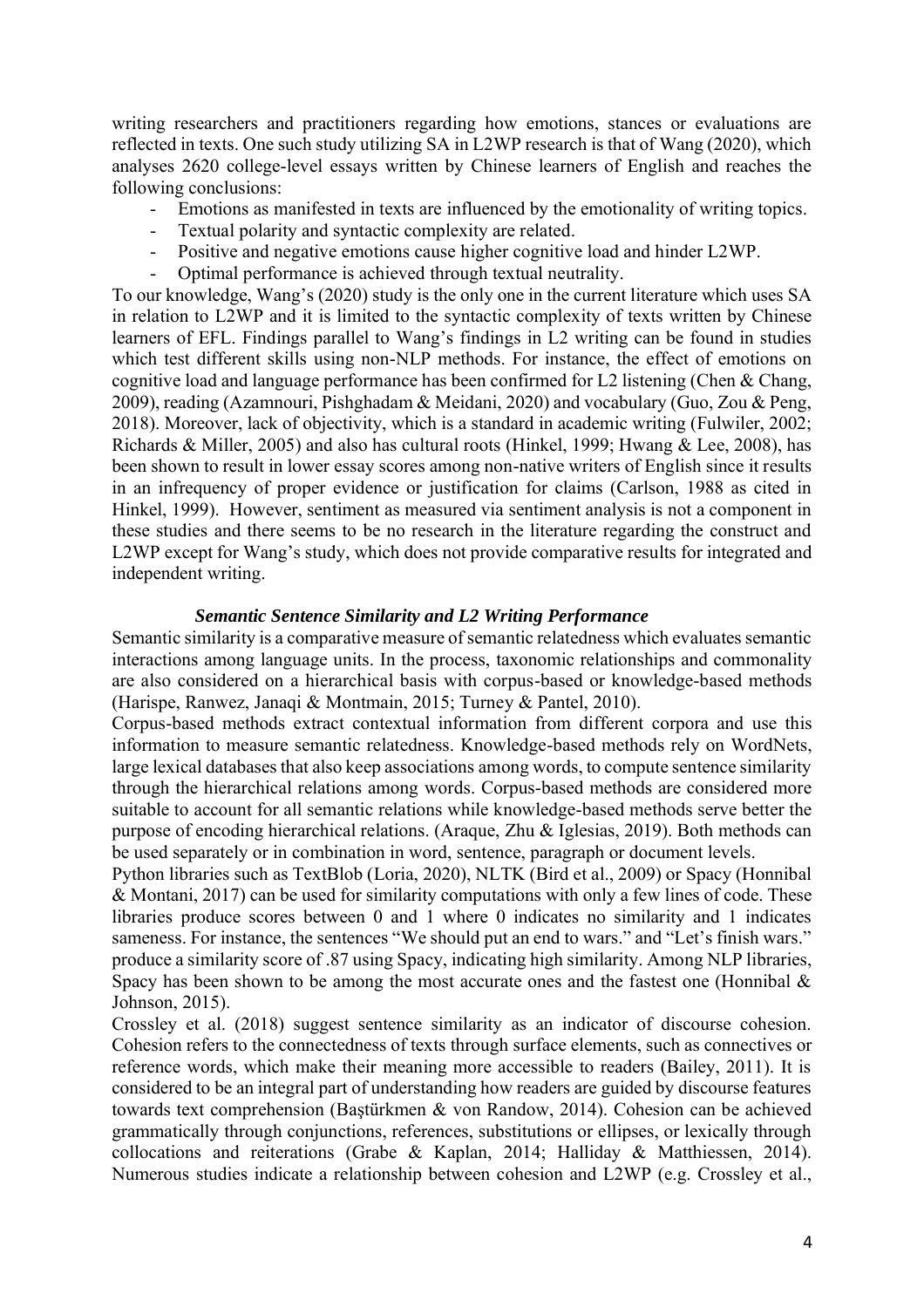2018; Crossley, Kyle & McNamara, 2016; McArthur, Jennings & Philippakos, 2019; Yang & Sun, 2012).

Despite the established relationship between cohesion and L2WP, Crossley et al. (2018) warn that the traditional measures of cohesion through overt elements (e.g. use of conjunctions) may be insufficient since it can be achieved explicitly or implicitly (Sanders & Maat, 2006) and in the latter case, the evaluation of cohesion becomes more difficult. For this reason, they propose an NLTK-based tool, TAACO, which assesses local (i.e. sentence-level) and global (i.e. paragraph-level) cohesion through connectives, type-token ratios, lexical overlap and sentence similarity to reveal underlying semantic relations among textual elements which constitute discourse cohesion.

A part of cohesion, sentence similarity has been shown to be related to L2WP. For instance, Crossley and McNamara (2012) reveal a negative correlation between sentence similarity and essay score. In another study, they also find that sentence similarity predicts textual coherence (Crossley & McNamara, 2011). Guo, Crossley and McNamara (2013), Kyle (2020) and Plakans and Gebril (2017) conclude that sentence similarity can predict essay score in integrated tasks. In the light of these findings, sentence similarity is used in automated essay scoring (Roscoe, Crossley, Snow, Varner & McNamara, 2014) and feedback systems (e.g. Lee, Wong, Cheung & Lee, 2009). Nonetheless, Gu et al. (2013) seems to be the only study in the literature that provides comparative results for the predictive strength of sentence similarity in integrated and independent writing. Therefore, more research is thought to be beneficial to understand how sentence similarity interacts with integrated or independent essay quality in different contexts or genres.

# *Purpose and Research Questions*

Considering the absence of a study searching for a link between sentiment and L2WP and the scarcity of those which link sentence similarity and L2WP, this study aims to contribute to the literature by showing if and how sentiment and sentence similarity can predict L2WP while comparing their predictive strengths in integrated and independent writing. The research questions are as follows:

RQ1. Do EFL writers' sentiments as manifested in their essays predict their L2WP?

RQ2. Do the prediction intervals of the sentiment model differ in integrated and independent writing?

RQ3. Do sentence similarity scores of EFL writers predict their L2WP?

RQ4. Do the prediction intervals of the sentence similarity model differ in integrated and independent writing?

# **METHODS**

Due to the computational nature of NLP operations (Crystal, 2008), a quantitative design was preferred. Sentiments, semantic sentence similarities and L2WP were treated numerically.

# *The Corpora*

The corpus of integrated writing samples included 185 literary analysis essays (LAE) previously collected and scored in Author (2019) ( $n = 125$ ) and Author (in review) ( $n = 60$ ). It had 61871 words, giving an average of 334.44 words per essay. The essays typically included four to seven paragraphs, responding to an essay question directed towards how a particular theme is handled in a given literary work. As such, the LAE's required writers to make use of primary and secondary sources for completion. The LAE's were scored using the Genre-based Literary Analysis Essay Scoring Rubric (GLAESR). GLAESR is an analytical rubric that is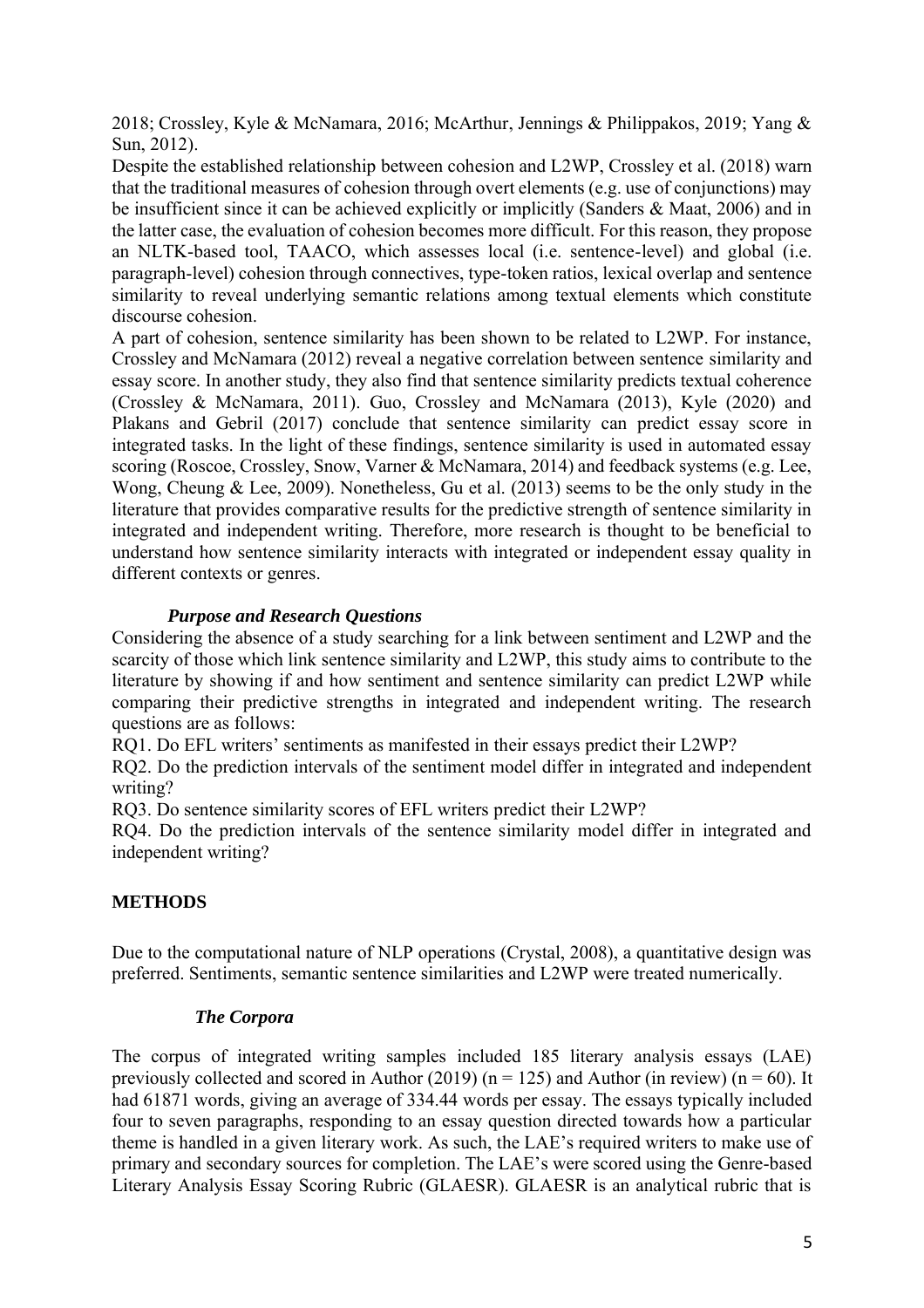used to score each rhetorical move in a LAE (stating the background, stating the thesis, presenting arguments, supporting arguments, concluding arguments, consolidating the thesis, stating personal opinion) and produce a total score between 0 and 100 (Author, 2019). In both Author (2019) and Author (in review), scoring demonstrated interrater reliability as confirmed by Spearman's Correlation Coefficients.

For independent writing samples, 500 EFL essays from the International Corpus Network of Asian Learners of English were used (Ishikawa, 2018). The corpus as used in the study consisted of 114996 words with an average of 229.99 words per essay. The essays were reliably scored between 0 and 100 using the ESL Composition Profile which is an analytical rubric that is used to score writing samples according to content, organization, vocabulary, language use and mechanics (Jacobs, Zinkgraf, Wormouth, Hartfiel & Hughey, 1981).

Post-hoc power analysis with G\*Power (Faul, Erdfelder, Lang & Buchner, 2007) indicated that the sizes of the corpora were sufficient to achieve 100% statistical power for medium effects in all models.

Both corpora were compiled in higher education contexts.

# *Data Collection*

The data set for the study included the sentiment, sentence similarity and essay scores as provided in the corpora. To avoid computing errors, the authors initially ensured that there was a space after each punctuation mark in the corpus manually and each essay was stored as a .txt file with UTF-8 encoding.

TextBlob was used for sentiment analysis (Loria, 2020); therefore, sentiments were obtained by having an algorithm (APPENDIX A) iterate through all files in the corpus directories and compute the polarity and subjectivity scores for each essay.

For sentence similarity, Spacy was used with its largest model of the English language (en\_core\_web\_lg) (Honnibal & Montani, 2017). To compute a mean sentence similarity value for each essay, an algorithm (APPENDIX B) was written by the authors. The algorithm worked as follows:

- 1. An essay was read.
- 2. The sentences in the essay were separated and stored in a list (i.e. tokenization).
- 3. Each sentence in the essay was compared to all the others in the same essay.
- 4. The result of each comparison (0.00-1.00) was stored in a list using the following criteria to avoid duplicate comparisons:
	- a. Sentence similarity score should have been less than 1.00.
	- b. Sentence similarity score (15 digits after decimal point) should not have already been in the list.
- 5. The mean sentence similarity score was produced for the essay from the sentence similarity scores in the list using NumPy (Oliphant, 2006).
- 6. The mean sentence similarity score for the essay was stored in a dictionary as "Filename: Sentence similarity Score".
- 7. The process was repeated for the next essay in the corpus directory.

## *Data Analysis*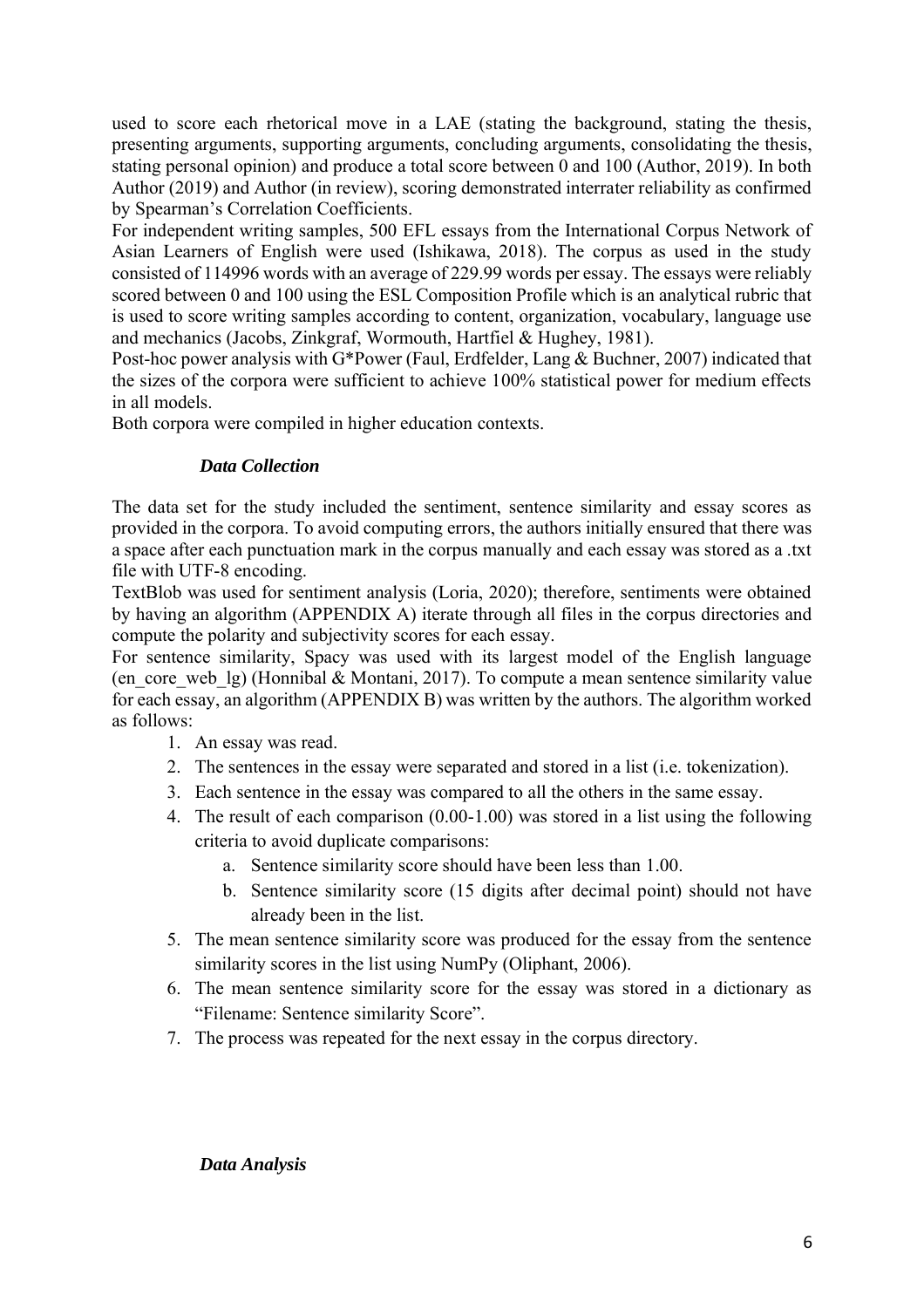The algorithms for the computation of sentiments and sentence similarity were run on Jupyter Notebook (Kluyver et al., 2016). Linear regression analyses were run using JASP v0.12.2 (JASP Team, 2020) to see if sentiment and sentence similarity predicted essay scores since residual distribution in both models were normal (see Table 1), collinearity statistics were not problematic (see Table 2) and there was no heteroscedasticity (Larson-Hall, 2010). For sentiment, a multivariate model which included both polarity and subjectivity as predictor variables were tested. Sentence similarity was tested in a univariate model.

| Corpus      | Model               | <b>Skewness</b> | SЕ    | Kurtosis | SE    |
|-------------|---------------------|-----------------|-------|----------|-------|
| Integrated  | Sentiment           | $-0.408$        | 0.179 | $-0.354$ | 0.355 |
|             | Sentence similarity | $-0.360$        | 0.179 | $-0.260$ | 0.355 |
| Independent | Sentiment           | $-0.489$        | 0.109 | 1 049    | 0.218 |
|             | Sentence similarity | $-0.404$        | 0.109 | 0.844    | 0.218 |

Table 1. Skewness and Kurtosis Values for Model Residuals

Table 2. Tolerance and Variance Inflation Factor (VIF) Values

| Corpus      | Model               | Variable            | Tolerance | <i>VIF</i> |
|-------------|---------------------|---------------------|-----------|------------|
| Integrated  | Sentiment           | Polarity            | 0.967     | 1.034      |
|             |                     | Subjectivity        | 0.967     | 1.034      |
|             | Sentence similarity | Sentence similarity | N/A       | N/A        |
| Independent | Sentiment           | Polarity            | 0.993     | 1.008      |
|             |                     | Subjectivity        | 0.993     | 1.008      |
|             | Sentence similarity | Sentence similarity | N/A       | N/A        |

Prediction strengths of the models were investigated through their 95% prediction intervals, which provide estimated ranges of actual essay scores with 95% confidence. The difference between the lower and upper bounds in each interval was calculated as the width of the interval, smaller numbers indicating narrower and more precise ranges.

# **RESULTS**

# *Research Question 1*

The first research question aimed to see if sentiment could predict integrated and independent essay scores. The descriptive results are given below in Table 3.

| Corpus      | Variable           | M     | SD    | Min     | Max   |
|-------------|--------------------|-------|-------|---------|-------|
| Integrated  | Polarity           | 0.08  | 0.15  | $-0.29$ | 0.43  |
|             | Subjectivity       | 0.51  | 0.09  | 0.26    | 0.74  |
|             | <b>Essay Score</b> | 55.01 | 17.98 | 8.00    | 97.00 |
| Independent | Polarity           | 0.12  | 0.13  | $-0.31$ | 0.54  |
|             | Subjectivity       | 0.52  | 0.08  | 0.29    | 0.89  |
|             | <b>Essay Score</b> | 62.77 | 14.21 | 7.90    | 95.00 |

Table 3. Polarity, Subjectivity and Essay Scores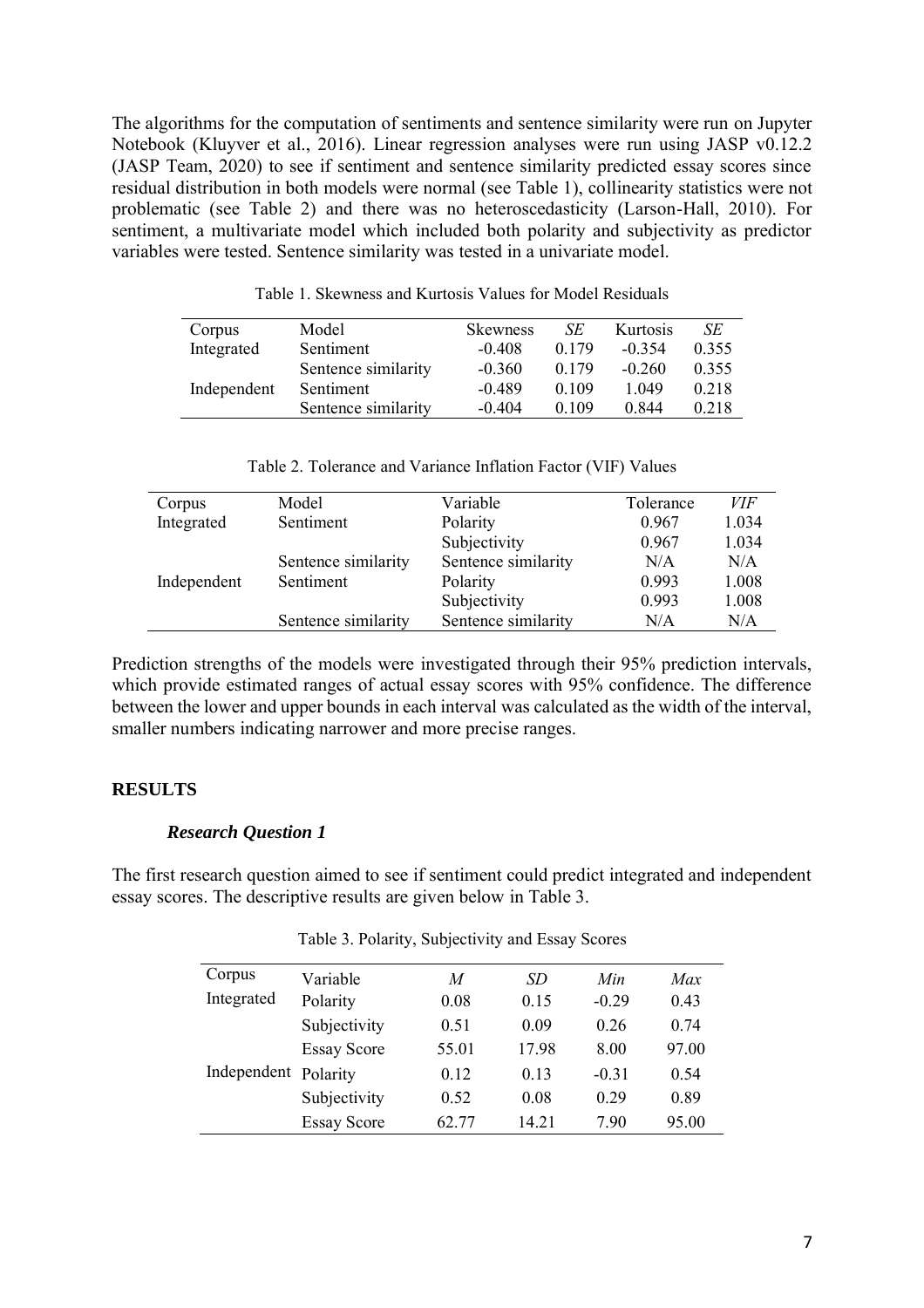As seen in Table 3, neither integrated nor independent writing samples were visibly polarized with scores around 0 in both corpora. The subjectivity values in both corpora were also around the midpoint of 0.50.

Regression results for the integrated writing sentiment model are tabulated in Table 4.

|            | -SS                                                                       | df  | МS       |         | $\boldsymbol{p}$ |
|------------|---------------------------------------------------------------------------|-----|----------|---------|------------------|
| Regression | 2613.257                                                                  |     | 1306.629 | 4 1 8 0 | .017             |
| Residual   | 56890.721                                                                 | 182 | 312.586  |         |                  |
| Total      | 59503.978                                                                 | 184 |          |         |                  |
|            | $P = 210 \cdot P^2 = 0.44 \cdot 11 \cdot 112 \cdot 022 \cdot 016E = 1760$ |     |          |         |                  |

Table 4. Regression Results for the Sentiment Model (Integrated)

*R =* .210*, R² =* .044, *Adjusted R²* = .033, *RMSE =* 17.68

As shown in the table, the multivariate sentiment model which included polarity and subjectivity scores as the predictors of integrated writing essay score was significant, explaining 4.4% of the variance  $(R^2 = .04, F_{(2, 182)} = 4.18, p < .05)$ . The coefficients for the sentiment model are given below in Table 5.

Table 5. *Coefficients for the Sentiment Model (Integrated)*

| Variable     | B       | SE B   |          |          | p       |
|--------------|---------|--------|----------|----------|---------|
| Constant     | 74.816  | 8 14 1 |          | 9 1 9 0  | $-.001$ |
| Polarity     | 6.941   | 8699   | 0.059    | 0.798    | .426    |
| Subjectivity | -39.713 | 15.338 | $-0.191$ | $-2.589$ | .010    |

Analyses of the coefficients showed that polarity was not a significant predictor of essay score in the model ( $t = 0.80$ ,  $p > .05$ ). However, subjectivity was seen to be a significant negative predictor of integrated essay score  $(t = -2.59, p = .01)$ .

Regression results for the independent writing sentiment model are tabulated in Table 6.

Table 6. Regression Results for the Sentiment Model (Independent)

|                                                                                | SS         | df  | MS      | F     | p    |  |
|--------------------------------------------------------------------------------|------------|-----|---------|-------|------|--|
| Regression                                                                     | 1541.240   |     | 770.620 | 3.863 | 0.22 |  |
| Residual                                                                       | 99153.164  | 497 | 199.503 |       |      |  |
| Total                                                                          | 100694.404 | 499 |         |       |      |  |
| $R = .124$ , $R^2 = .015$ , <i>Adjusted</i> $R^2 = .011$ , <i>RMSE</i> = 14.12 |            |     |         |       |      |  |

The regression model showed that the sentiment model could significantly predict independent essay score, explaining 1.5% of the variance  $(R^2 = .02, F_{(2,497)} = 3.86, p < .05)$ . The coefficients related to the model are presented below in Table 7.

Table 7. Coefficients for the Sentiment Model (Independent)

| Variable     | R         | SE B  | B        |          | $\boldsymbol{D}$ |
|--------------|-----------|-------|----------|----------|------------------|
| Constant     | 40.486    | 4.035 |          | 17467    | < .001           |
| Polarity     | 9 3 9 7   | 5.061 | 0.083    | 1857     | .064             |
| Subjectivity | $-17.164$ | 7.729 | $-0.099$ | $-2,221$ | .027             |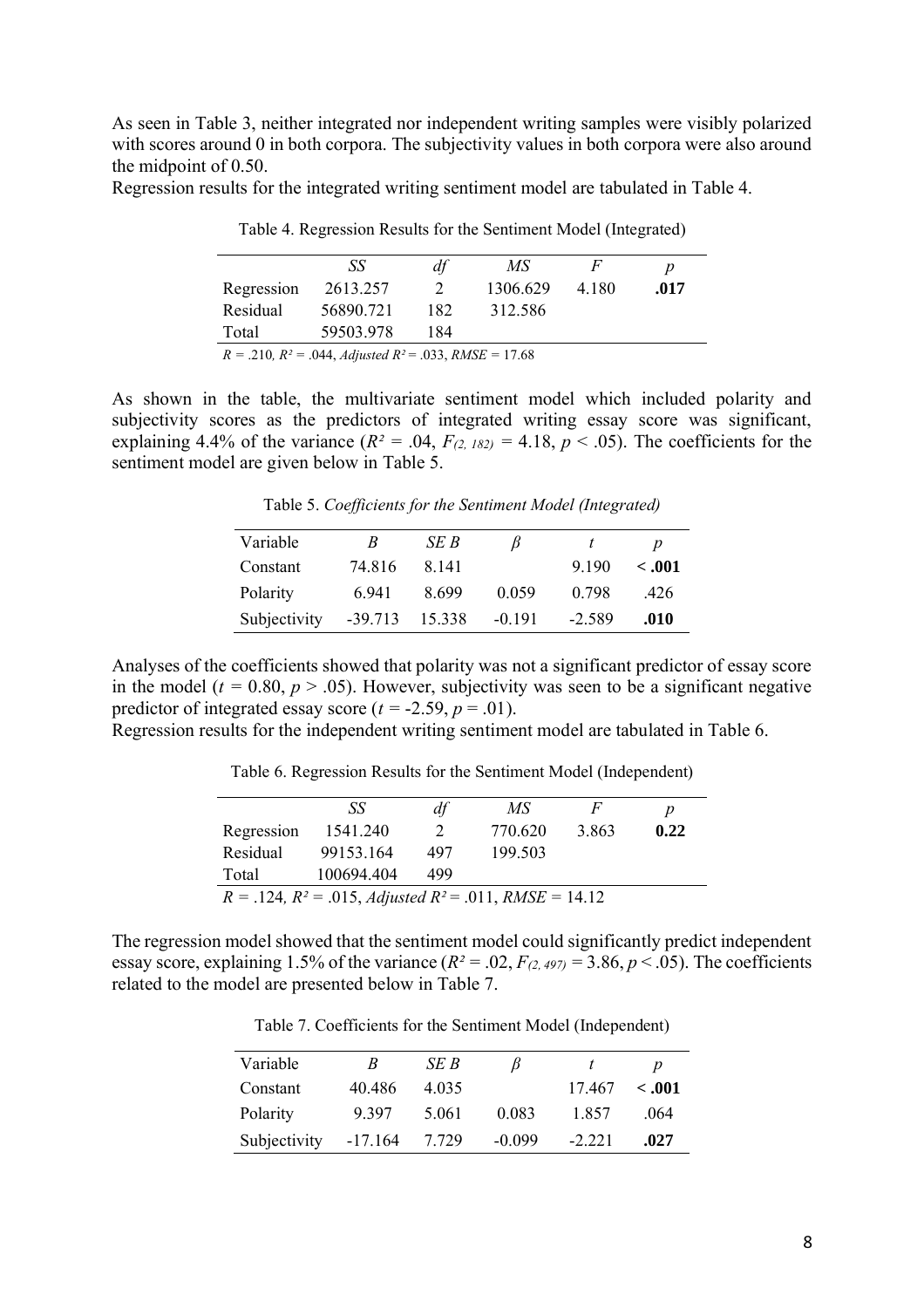Coefficient analysis showed that polarity was not a significant predictor of independent essay score ( $t = 1.86$ ,  $p > .05$ ). On the other hand, Subjectivity was found to be a significant negative predictor of independent essay score ( $t = -2.22$ ,  $p < .05$ ).

### *Research Question 2*

The second research question aimed to compare the 95% prediction intervals of the sentiment models for integrated and independent writing. The comparison is tabulated below in Table 8.

| <b>Essay Score</b>           | $\overline{M}$ | SD   | Min | Max   | U                                                     |  |  |
|------------------------------|----------------|------|-----|-------|-------------------------------------------------------|--|--|
| Integrated 70.33             |                | 0.38 |     |       | $69.96$ $71.94$ $125250.00$ $20.113$ $\lt 0.001$ 0.77 |  |  |
| Independent 55.67 0.14 55.56 |                |      |     | 57.18 |                                                       |  |  |

Table 8. 95% Prediction Intervals for the Sentiment Model

As shown in the table, the mean 95% prediction interval for the independent essay scores was 14.66 points narrower than that of the integrated essay scores. The difference was statistically significant with a very large effect  $(Z = 20.11, p \le 0.001)$ .

#### *Research Question 3*

The third research question aimed to see if sentence similarity could predict essay score in integrated and independent writing. The descriptive results are presented below in Table 9.

| Corpus      | Variable            | M     | SD    | Min  | Max   |
|-------------|---------------------|-------|-------|------|-------|
| Integrated  | Sentence Similarity | 0.82  | 0.02  | 0.79 | 0.87  |
|             | <b>Essay Score</b>  | 55.01 | 1798  | 8.00 | 97.00 |
| Independent | Sentence Similarity | 0.88  | 0.01  | 0.81 | 0.89  |
|             | <b>Essay Score</b>  | 62.77 | 14 21 | 790  | 95.00 |

Table 9. Sentence Similarities and Essay Scores

Considering that the maximum sentence similarity score could be 1.00, it was seen that the mean sentence similarity score was quite high in the data set for both groups, with a difference of 0.06.

Regression results for the integrated writing sentence similarity model are given below in Table 10.

Table 10. Regression Results for the Sentence Similarity Model (Integrated)

|                                                                                | SS        | df  | MS       | F     |      |  |
|--------------------------------------------------------------------------------|-----------|-----|----------|-------|------|--|
| Regression                                                                     | 1482.015  |     | 1482.015 | 4 674 | .032 |  |
| Residual                                                                       | 58021.964 | 183 | 317.060  |       |      |  |
| Total                                                                          | 59503.978 | 184 |          |       |      |  |
| $R = .158$ , $R^2 = .025$ , <i>Adjusted</i> $R^2 = .020$ , <i>RMSE</i> = 17.81 |           |     |          |       |      |  |

As seen in the table, sentence similarity could significantly predict essay score in integrated writing, explaining 2.5% of the variance  $(R^2 = .03, F_{(2, 182)} = 4.67, p < .05)$ . The coefficients for the model are presented in Table 11.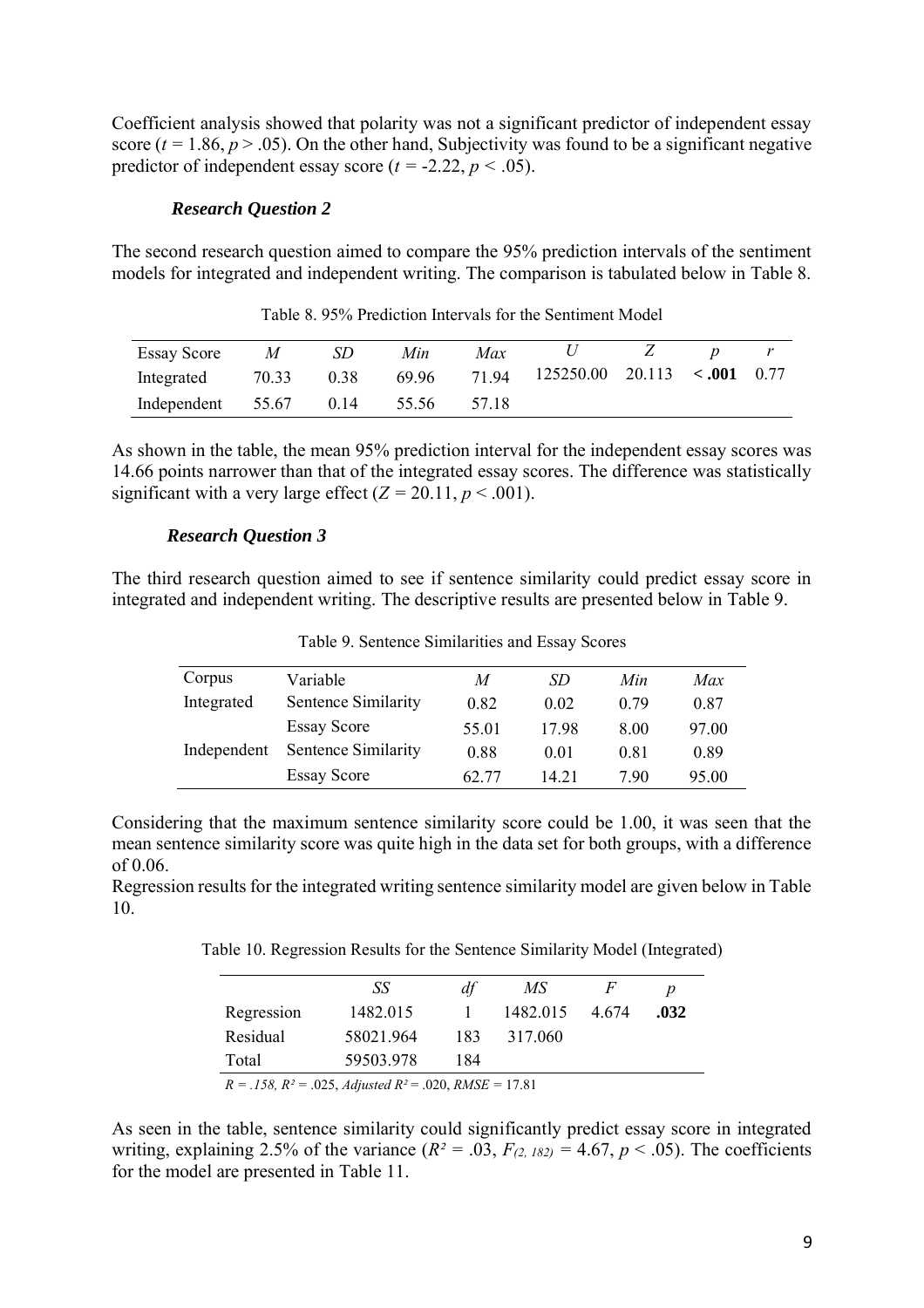Table 11. Coefficients for the Sentence Similarity Model (Integrated)

| Variable                                 |                  | SE B |                   |      |
|------------------------------------------|------------------|------|-------------------|------|
| Constant                                 | $-54.531$ 50.684 |      | $-1.076 \le .001$ |      |
| Sentence Similarity 133.072 61.550 0.158 |                  |      | 2.162             | .032 |

In the coefficient analysis, it was seen that sentence similarity could predict integrated essay score with a constant of -54.53 and a Beta value of 133.07 ( $t = 2.16$ ,  $p < .05$ ). The regression results for the independent sentence similarity model are given below in Table

12.

Table 12. *Regression Results for the Sentence Similarity Model (Independent)*

|                                                                     | SS         | df  | MS      | F     |      |  |  |
|---------------------------------------------------------------------|------------|-----|---------|-------|------|--|--|
| Regression                                                          | 756.355    |     | 756.355 | 3.769 | -053 |  |  |
| Residual                                                            | 99938.049  | 498 | 200.679 |       |      |  |  |
| Total                                                               | 100694.404 | 499 |         |       |      |  |  |
| $R = 0.087$ , $R^2 = 0.008$ , Adjusted $R^2 = 0.006$ , RMSE = 14.17 |            |     |         |       |      |  |  |

Analysis revealed that sentence similarity could not significantly predict independent essay score  $(F_{(1, 498)} = 3.77, p > .05)$ .

## *Research Question 4*

The fourth research question aimed to compare the 95% prediction intervals related to the sentence similarity models of integrated and independent writing. However, no comparison could be made since the variable could not significantly predict independent essay score. The 95% prediction intervals for the integrated essay scores in the data set were found to have a mean of 70.64 ( $SD = 0.14$ ) with a minimum of 70.45 and a maximum of 71.18 points.

# **DISCUSSION**

The study aimed to find out if sentiment and sentence similarity, computed via NLP methods, could predict integrated and independent L2WP. The results showed that the polarity component of sentiment could not predict L2WP in either task type; however, subjectivity was a significant negative predictor of both integrated and independent L2WP with a very small effect. The comparison of 95% prediction intervals showed that subjectivity as a negative predictor could predict L2WP in a much narrower range in independent writing.

The second major finding obtained in the study was that mean sentence similarity could predict integrated L2WP significantly with a very small effect. The variable could not predict independent L2WP.

The differences in integrated and independent writing as observed in the analyses confirmed Biber et al. (2016), Cumming et al. (2006), Kyle (2020) and Kyle and Crossley (2016) who also indicated varying features of the two task/L2WP types. Apparently, learner-writers undergo different thinking and written production processes during integrated and independent writing and this results in visible differences in terms of language use manifested as certain constructs such as word familiarity, verb use, subjectivity and sentence similarity.

Regarding sentiment, it is known that emotions, stances or personal evaluations are among the individual differences in L2 writing (Kormos, 2012) and these constructs seem to be reflected in texts written by learners, making a difference in their L2WP. In the present study,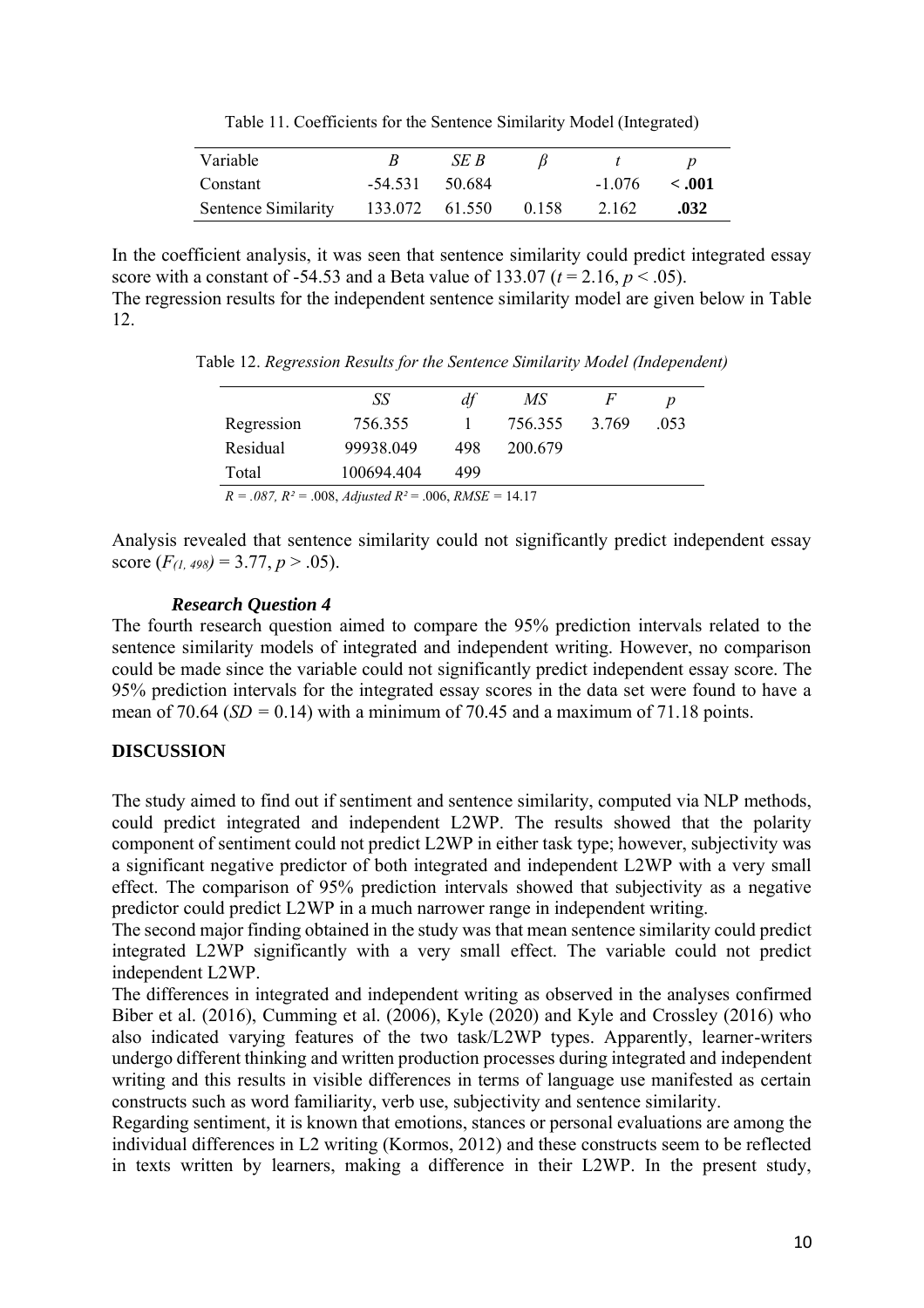subjectivity was found to be a negative predictor of both integrated and independent writing, signalling that more subjective essays received lower scores. This finding can be considered parallel to that of Wang (2020) although it is limited to syntactic complexity. In both studies, and regardless of task type in the present study, textual objectivity seemed to result in increased performance.

The reason why higher objectivity results in better performance in both integrated and independent writing can be related to the objectivity standard in essay writing (Fulwiler, 2002; Richards & Miller, 2005) as well as an increased cognitive load due to the emotionality as observed in learner texts. As suggested by Carlson (1988) and Hinkel (1999), a lack of objectivity in writing may indicate weaknesses in crucial concepts such as evidence or justification in texts. Considering that both integrated and independent corpora consisted of expository/argumentative writing tasks, evidence and justification was a required component in all essays. Successful justification of claims with or without source texts naturally requires an objective outlook which would allow learner-writers to present their arguments from multiple perspectives. In that respect, a high level of subjectivity may be signalling a lack of these justifications, resulting in lower essay scores in both integrated and independent writing. Moreover, positive and negative emotions increase cognitive load as concluded by Wang (2020). Defined in relation to working memory (Cooper, 1998), cognitive load is a crucial factor in L2WP because L2 writing, by itself, can overload working memory due to the intensity of the mental processes involved, resulting in poor performance and frequent errors (Nawal, 2018). In addition to the natural cognitive load of L2 writing, the added load due to the emotionality manifested as subjectivity in texts may have further impeded the working memory, resulting in lower scores in both corpora.

Subjectivity as a negative predictor demonstrated higher prediction precision in independent writing than integrated writing. Although the data set used in this study is not sufficient to explore the reasons behind this difference, a plausible explanation may be that the source-based requirements of the literary analysis essay more readily push learners towards a certain level of objectivity while independent writing may be more flexible in that regard, allowing the learner-writer approach the objectivity issue more liberally while writing an essay based on life experiences and opinions. This may, therefore, result in a larger negative effect of subjectivity on essay scores since its excess has been documented to result in lower scores in early studies as well (e.g. Carlson, 1988). However, I believe a cross-comparison of integrated and independent writing samples in terms of objectivity and lexicogrammatical features is necessary for a more assertive conclusion.

The results revealed sentence similarity as a positive predictor of integrated L2WP. However, the construct was not a significant predictor of independent L2WP. This finding corroborated those of Guo et al. (2013) which indicated the same result. In their study, Guo et al. explain the differences through the life experience and personal opinion-based nature of independent writing and the source-based nature of integrated writing which allows learner-writers to use the sources as models. Moreover, sentence similarity is a component within textual cohesion. Considering this, the necessity to integrate sources to produce a whole in integrated writing may be pushing writers to write more cohesive essays, which is also the case in expository writing (Crossley, 2013; Guo et al, 2013). Considering that the integrated writing corpora used in this study consisted exclusively of expository literary analysis essays, the same reason may have applied for the finding that revealed sentence similarity as a significant predictor of integrated writing performance but not of independent writing performance. As such this finding was also in line with Kyle (2020), Plakans and Gebril (2017) and Crossley and McNamara (2012), the last one of which indicating no relationship between sentence similarity and independent writing performance.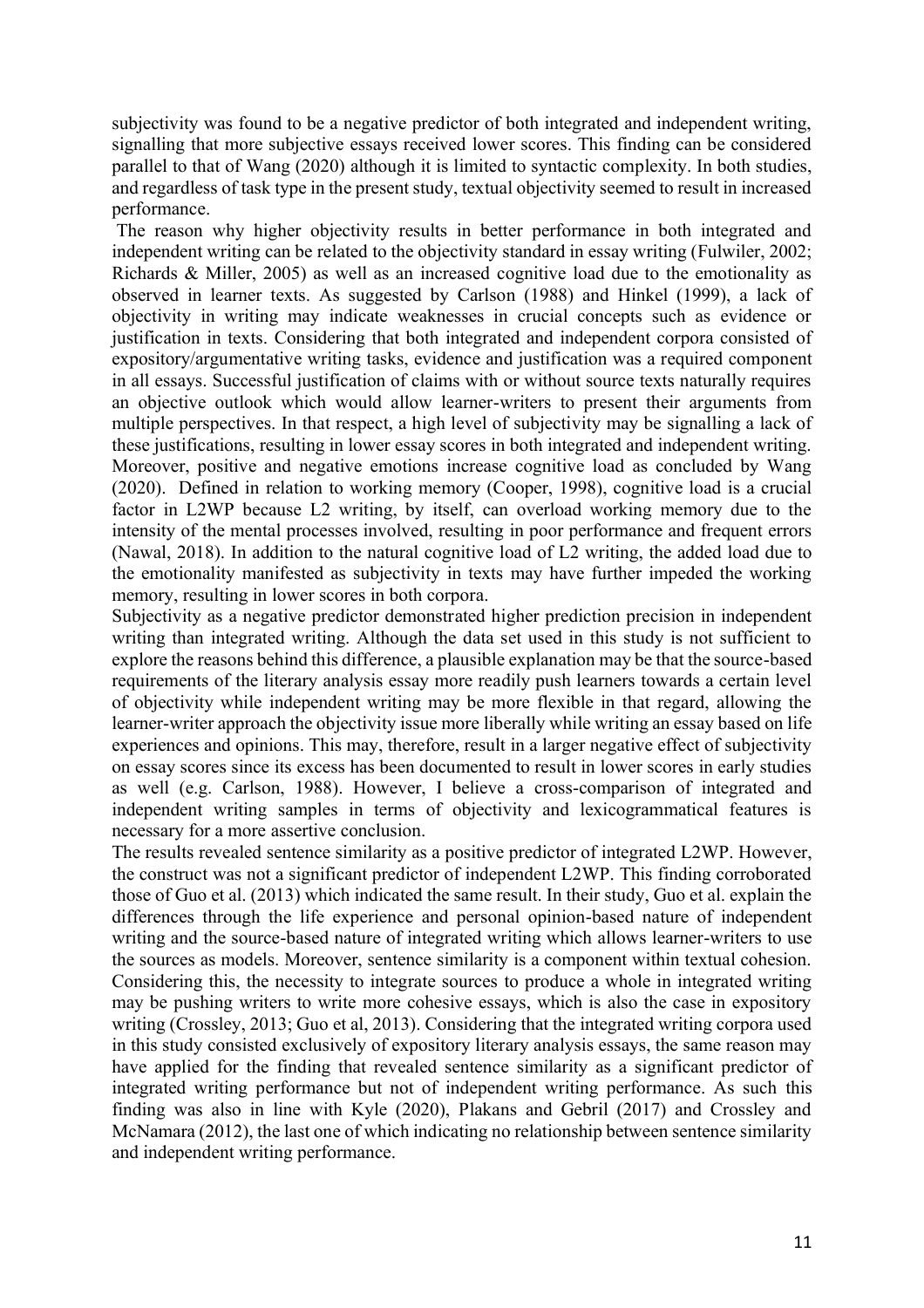## **CONCLUSION**

The results of the study show that the subjectivity component of sentiment analysis can predict both integrated and independent L2 writing performance. In both task conditions, subjectivity serves as a negative predictor, indicating that more objective texts receive higher scores. The results also indicate the sentence similarity predicts only integrated L2 writing performance while it does not seem to be related to independent writing. As such, the findings bear importance as to the use of sentiment analysis in L2 writing performance research and confirm the previously proposed use of sentence similarity analysis within the same domain.

Bearing the findings in mind, consciousness-raising interventions can be developed and applied by teachers and researchers to improve objectivity and integratedness in learner writing. Although effect sizes of the prediction equations were quite small in this study, the results revealed the contribution of these constructs to L2WP.

The small effect sizes of the regression models should be treated with caution since prediction intervals in all models were rather wide in both integrated and independent corpora. In this regard, it is not recommended to attempt score predictions based solely on these variables. Instead, the variables should be seen complementary to more complex multivariate prediction models.

Apart from sentiment and sentence similarity in particular, the results also confirm NLP in general as a beneficial tool for researchers of language learning/teaching as well as practitioners. Using NLP tools for the analysis of learner language seems to provide insights that may not be accessible through more traditional forms of data collection. Both automated and manual forms of written corrective feedback or assessment can benefit from the indices produced thanks to these tools.

As shown in the literature and this study, task type influences how different variables interact with L2WP. In that respect, different genres should be tested using the same methodology for comparison purposes. Moreover, the data set used in this study cannot explain why objectivity can produce a narrower prediction interval for independent writing than integrated writing. For a thorough explanation, the lexicogrammatical features of highly objective and highly subjective texts should be compared in integrated and independent task conditions.

# **REFERENCES**

- Araque, O., Zhu, G., & Iglesias, C. A. (2019). A semantic similarity-based perspective of affect lexicons for sentiment analysis. *Knowledge-Based Systems, 165*, 346-359.
- Azamnouri, N., Pishghadam, R., & Meidani, E. N. (2020). The role of emotioncy in cognitive load and sentence comprehension of language learners. *Issues in Language Teaching, 9*(1), 29-55. https://doi.org/10.22054/ilt.2020.51543.485
- Bailey, S. (2011). *Academic writing: A handbook for international students* (3rd ed.). Abingdon/New York, NY: Routledge.
- Bastürkmen, H., & von Randow, J. (2014). Guiding the reader (or not) to re-create coherence: Observations on postgraduate student writing in an academic argumentative writing task. *Journal of English for Academic Purposes, 16*, 14-22.
- Biber, D., Gray, B., & Staples, S. (2016). Predicting patterns of grammatical complexity across language exam task types and proficiency levels. *Applied Linguistics, 37*(5), 639-668.
- Bird, S., Loper, E., & Klein, E. (2009). *Natural language processing with Python*. Sebastopol: O'Reilly Media Inc.
- Carlson, S. (1988). Cultural differences in writing and reasoning skills. In A. C. Purver (Ed), *Writing across languages and cultures: Issues in contrastive rhetoric* (pp. 109-137). Newbury Park, CA: Sage.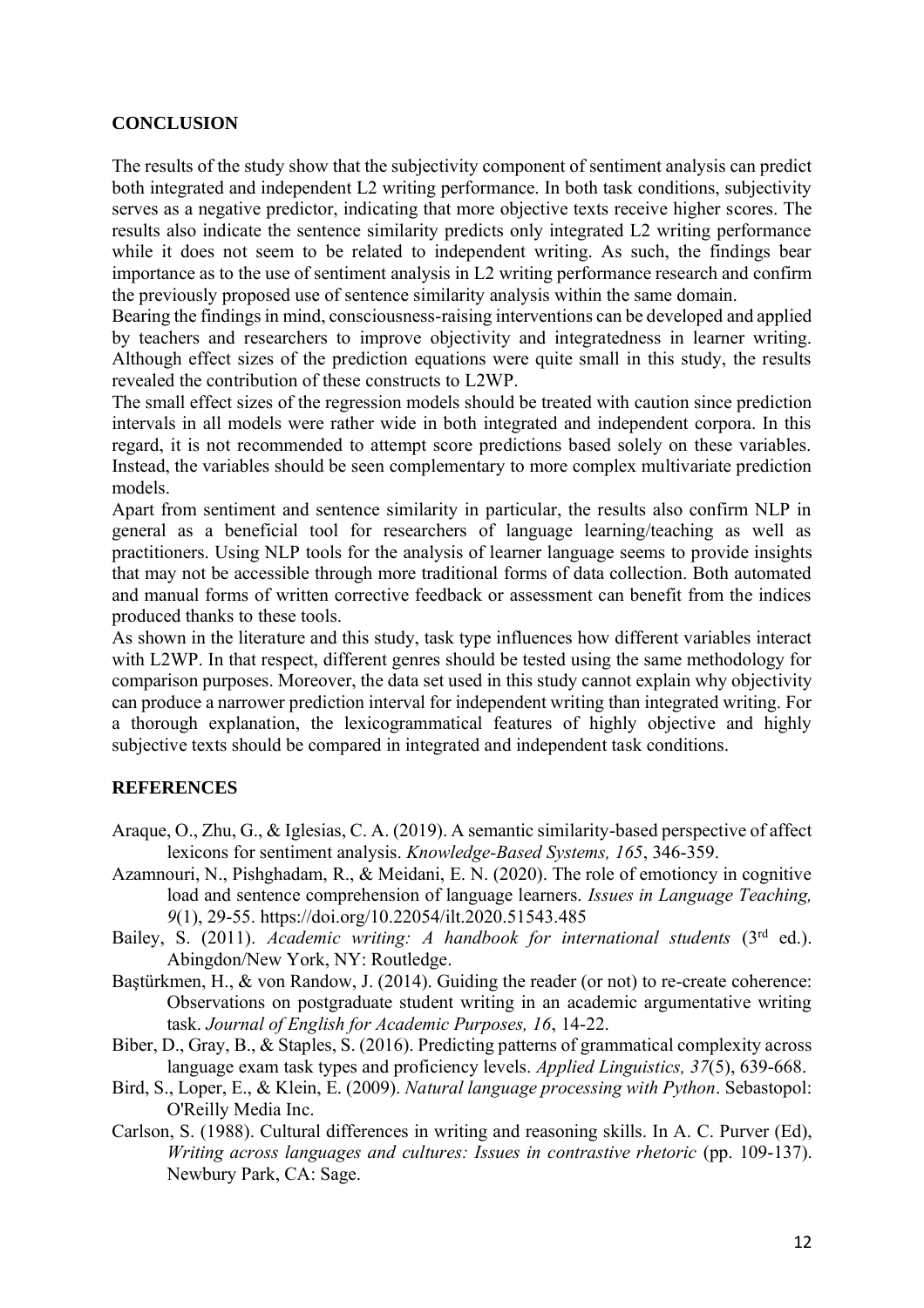- Casal, J. E., & Lee, J. J. (2019). Syntactic complexity and writing quality in assessed first-year L2 writing. *Journal of Second Language Writing, 44*, 51-62.
- Chen, I., Chang, C. (2009). Cognitive Load Theory: An Empirical Study of Anxiety and Task Performance in Language Learning. *Electronic Journal of Research in Educational Psychology, 7*(18), 729-746. http://dx.doi.org/10.25115/ejrep.v7i18.1369
- Cheng, Y. S. (2004). A measure of second language writing anxiety: Scale development and preliminary validation. *Journal of Second Language Writing, 13*(4), 313-335. https://doi.org/10.1016/j.jslw.2004.07.001
- Connor, U. (1996). *Contrastive rhetoric: Cross-cultural aspects of second language writing*. Cambridge, England: CUP.
- Cooper, G. (1998, December). *Research into cognitive load theory and instructional design at UNSW*. Sydney, Australia: University of New South Wales. Retrieved from http://citeseerx.ist.psu.edu/viewdoc/download?doi=10.1.1.470.3428&rep=rep1&type= pdf
- Crossley, S. & McNamara, D. (2011). Text coherence and judgments of essay quality: models of quality and coherence. In L. Carlson, C. Hoelscher, & T. F. Shipley (Eds.), *Proceedings of the 29th annual conference of the cognitive science society* (pp. 1236- 1241). Austin, TX: Cognitive Science Society.
- Crossley, S. A. (2013). Advancing research in second language writing through computational tools and machine learning techniques: A research agenda. *Language Teaching, 46*(2), 256-271.
- Crossley, S. A., & McNamara, D. S. (2012). Predicting second language writing proficiency: The roles of cohesion and linguistic sophistication. *Journal of Research in Reading, 35*(2), 115-135.
- Crossley, S. A., Kyle, K., & McNamara, D. S. (2016). The development and use of cohesive devices in L2 writing and their relations to judgments of essay quality. *Journal of Second Language Writing, 32*, 1–16. https://doi.org/10.1016/j.jslw.2016.01.003
- Crossley, S., Paquette, L., Dascalu, M., McNamara, D. S., & Baker, R. S. (2016). Combining click-stream data with NLP tools to better understand MOOC completion. In *Proceedings of the sixth international conference on learning analytics & knowledge* (pp. 6-14). ACM. https://doi.org/10.1145/2883851.2883931
- Crystal, D. (2008) *Dictionary of linguistics and phonetics* (6<sup>th</sup> ed.). Oxford: Blackwell.
- Cumming, A., Kantor, R., Baba, K., Eouanzoui, K., Erdosy, U., & Jamse, M. (2005). Analysis of discourse features and verification of scoring levels for independent and integrated prototype written tasks for the new TOEFL®. *ETS Research Report Series, 2005*(1), i-77.
- DeCoursey, C. A., & Hamad, A. N. (2019). Emotions across the essay: What second-language writers feel across four weeks' writing a research essay. *English Studies at NBU, 5*(1), 114-134. https://doi.org/10.33919/esnbu.19.1.6
- Dewaele, J. M., & Alfawzan, M. (2018). Does the effect of enjoyment outweigh that of anxiety in foreign language performance? *Studies in Second Language Learning and Teaching, 8*(1). https://doi.org/10.14746/ssllt.2018.8.1.2
- Faul, F., Erdfelder, E., Lang, A.-G., & Buchner, A. (2007). G\*Power 3: A flexible statistical power analysis program for the social, behavioral, and biomedical sciences. *Behavior Research Methods, 39*, 175-191.
- Fulwiler, T. (2002). *College writing: A personal approach to academic writing* (3<sup>rd</sup> ed.). Portsmouth, NH: Heinemann Boynton/Cook
- Ghosal, T., Das, S. K., & Bhattacharjee, S. (2015). Sentiment analysis on (Bengali horoscope) corpus. In *2015 Annual IEEE India Conference (INDICON)* (pp. 1-6), New Delhi, India. https://doi.org/10.1109/INDICON.2015.7443551.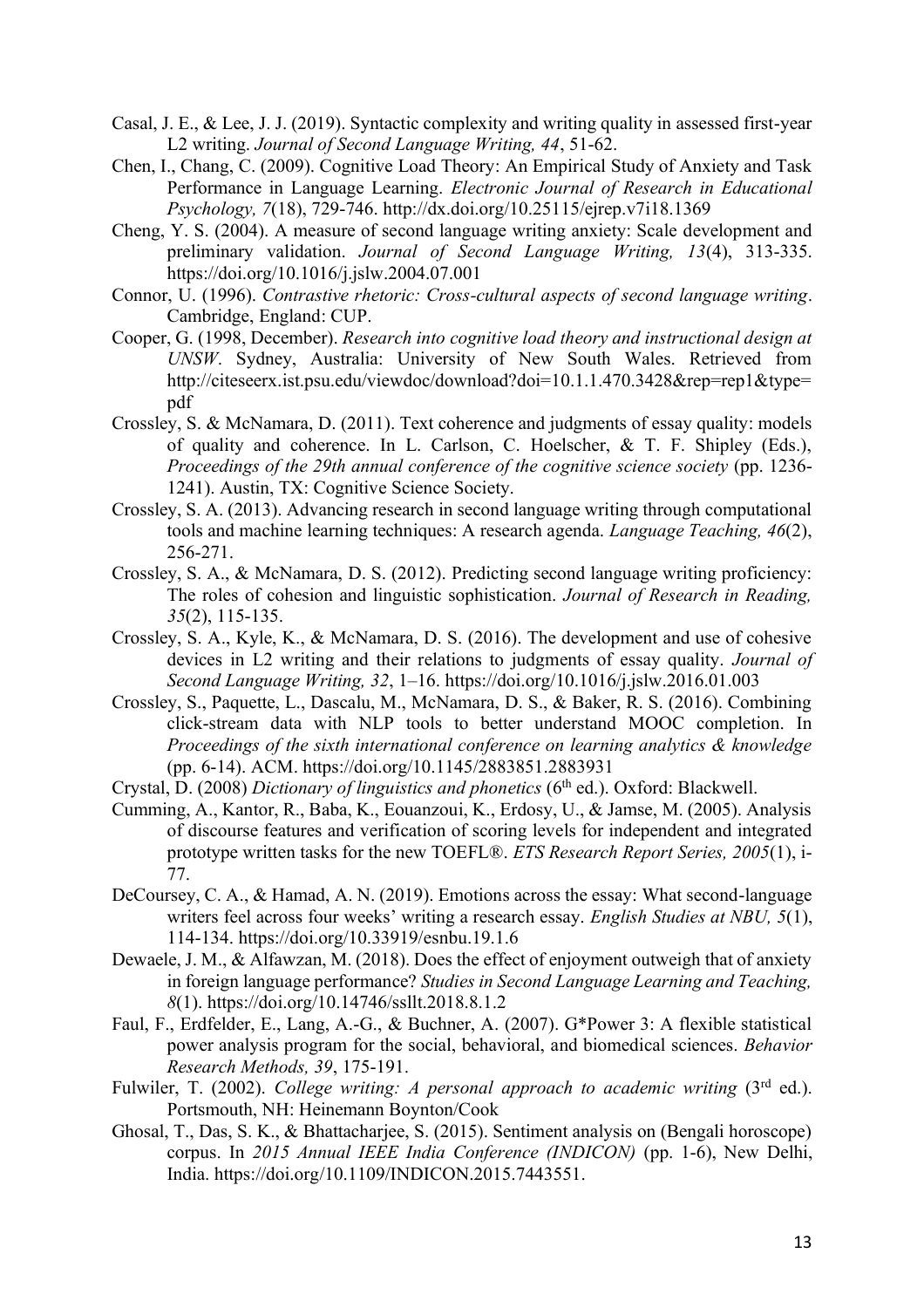- Grabe, W., & Kaplan, R. B. (2014). *Theory and Practice of Writing*. Abingdon/New York, NY: Routledge.
- Graham, S., Berninger, V., & Abbott, R. (2012). Are attitudes toward writing and reading separable constructs? A study with primary grade children. *Reading & Writing Quarterly, 28*(1), 51–69.
- Graham, S., Harris, K. R., Kiuhara, S. A., & Fishman, E. J. (2017). The relationship among strategic writing behavior, writing motivation, and writing performance with young, developing writers. *The Elementary School Journal, 118*(1), 82-104.
- Guo, J. D. (2018). Effect of EFL writing self-concept and self-efficacy on writing performance: Mediating role of writing anxiety. *Foreign Language Research, 2*, 69-74.
- Guo, J., Zou, T., & Peng, D. (2018). Dynamic influence of emotional states on novel word learning. *Frontiers in Psychology, 9*, 1-12. https://10.3389/fpsyg.2018.00537
- Guo, L., Crossley, S. A., & McNamara, D. S. (2013). Predicting human judgments of essay quality in both integrated and independent second language writing samples: A comparison study. *Assessing Writing, 18*(3), 218–238. https://10.1016/j.asw.2013.05.002
- Hall, C., & Sheyholislami, J. (2013). Using appraisal theory to understand rater values: An examination of rater comments on ESL test essays. *Journal of Writing Assessment, 6*(1), 1-17.
- Halliday, M. A., & Matthiessen, C. M. (2014). *Halliday's introduction to functional grammar*. Oxford: Routledge.
- Han, J., & Hiver, P. (2018). Genre-based L2 writing instruction and writing-specific psychological factors: The dynamics of change. *Journal of Second Language Writing, 40*(1), 44-59. https://doi.org/10.1016/j.jslw.2018.03.001
- Harispe S., Ranwez S., Janaqi S., & Montmain J. (2015). Semantic similarity from natural language and ontology analysis. *Synthesis Lectures on Human Language Technologies, 8*, 1–254. https://doi.org/10.2200/S00639ED1V01Y201504HLT027
- Hinkel, E. (1999). *Objectivity and credibility in L1 and L2 academic writing. Culture in second language teaching and learning*. Cambridge: Cambridge University Press.
- Honnibal, M., & Johnson, M. (2015). An improved non-monotonic transition system for dependency parsing. In L. Màrquez, C. Callison-Burch, & J. Su (eds.), *Proceedings of the 2015 conference on empirical methods in natural language processing* (pp. 1373- 1378). Lisbon, Portugal: Association for Computational Linguistics.
- Honnibal, M., & Montani, I. (2017). spaCy 2: Natural language understanding with Bloom embeddings, convolutional neural networks and incremental parsing. https://spacy.io/
- Hutto, C.J. & Gilbert, E.E. (2014). VADER: A Parsimonious Rule-based Model for Sentiment Analysis of Social Media Text. *Eighth International Conference on Weblogs and Social Media (ICWSM-14)*. Ann Arbor, MI
- Hwang, S. & Lee, M. (2008). Syntactic and referential markers ensuring objectivity in EFL essay writing. *English Teaching, 63*(4), 29-47.
- Ishikawa, S. (2018). The ICNALE edited essays; A dataset for analysis of L2 English learner essays based on a new integrative viewpoint. *English Corpus Studies, 25*, 117-130.
- Jacobs, H.L., Zinkgraf, S.A., Wormouth, D.R., Hartfiel, V.F., & Hughey, J.B. (1981). *Testing ESL composition: A practical approach*. Rowely, MA: Newbury House.
- JASP Team (2020). *JASP* (Version 0.12.2)[Computer software]. Retrieved from https://jaspstats.org/
- Jianqiang, Z., & Xiaolin, G. (2017). Comparison Research on Text Pre-processing Methods on Twitter Sentiment Analysis. *IEEE Access*, *5*, 2870-2879. https://doi.org/10.1109/ACCESS.2017.2672677.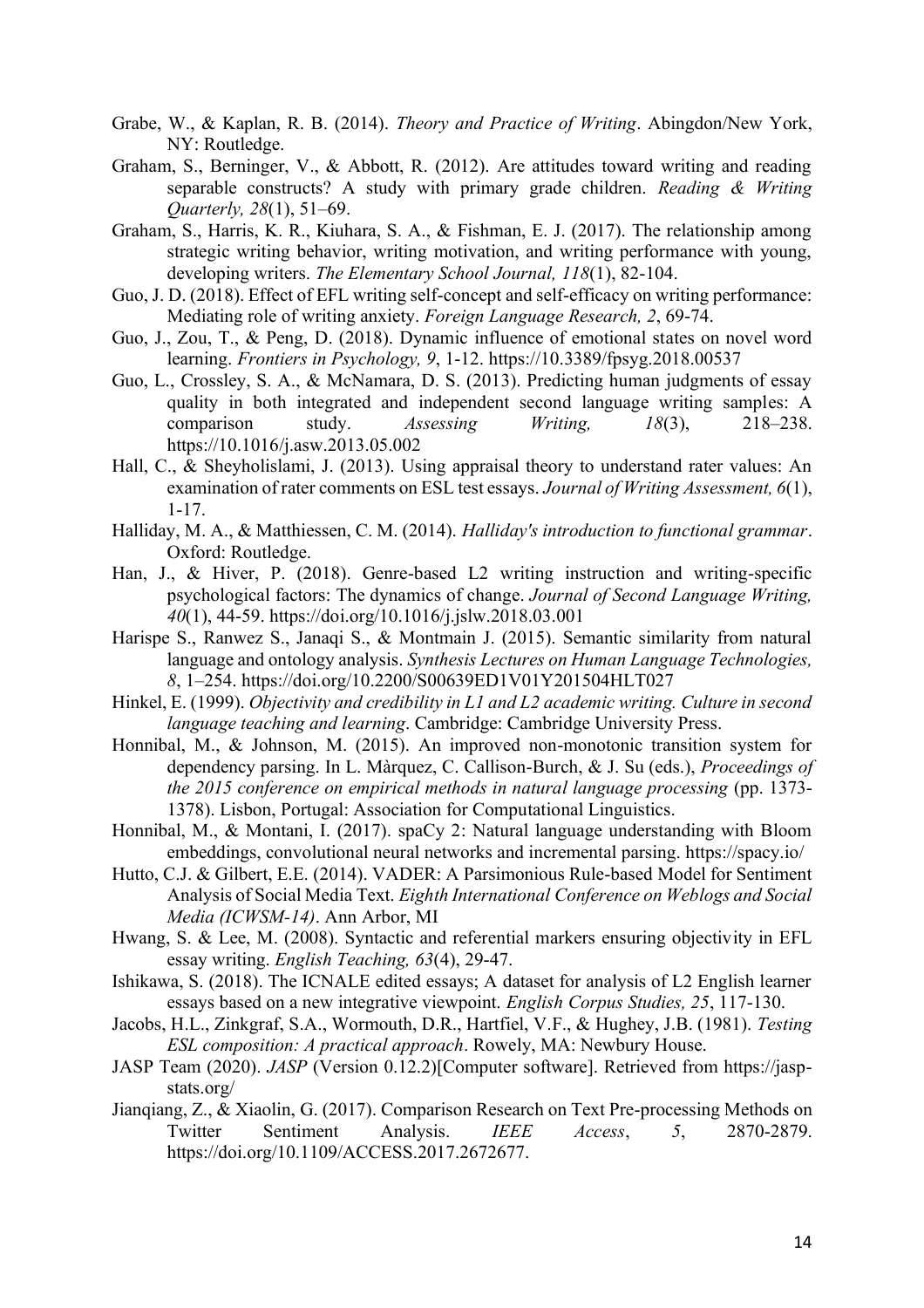- Jung, Y., Crossley, S., & McNamara, D. (2019). Predicting Second Language Writing Proficiency in Learner Texts Using Computational Tools. *The Journal of Asia TEFL, 16*(1), 37-52. https://dx.doi.org/10.18823/asiatefl.2019.16.1.3.37
- Kluyver, T., Ragan-Kelley, B., Pérez, F., Granger, B. E., Bussonnier, M., Frederic, J., ... & Ivanov, P. (2016). Jupyter Notebooks-a publishing format for reproducible computational workflows. In F. Loizides & B. Schmidt, Positioning and power in academic publishing: Players, agents and agendas (pp. 87-90). Amsterdam: IOS Press.
- Kormos, J. (2012). The role of individual differences in L2 writing. *Journal of Second Language Writing, 21*, 390-403. https://doi.org/10.1016/j.jslw.2012.09.003.
- Kulkarni, A., & Shivananda, A. (2019). *Natural Language Processing Recipes. Unlocking Text Data with Machine Learning and Deep Learning using Python*. Berkeley, CA: Apress. https://doi.org/10.1007/978-1-4842-4267-4.
- Kumar, A., & Sebastian, T. M. (2012). Sentiment analysis: A perspective on its past, present and future. *International Journal of Intelligent Systems and Applications, 4*(10), 1-14.
- Kyle, K. (2020). The relationship between features of source text use and integrated writing quality. *Assessing Writing, 45*, 100467. https://doi.org/10.1016/j.asw.2020.100467
- Kyle, K., & Crossley, S. (2016). The relationship between lexical sophistication and independent and source-based writing. *Journal of Second Language Writing, 34*, 12- 24.
- Larson-Hall, J. (2010). *A guide to doing statistics in second language research using SPSS*. New York: Routledge
- Lee, C., Wong, K. C., Cheung, W. K., & Lee, F. S. (2009). Web-based essay critiquing system and EFL students' writing: A quantitative and qualitative investigation. *Computer Assisted Language Learning, 22*(1), 57-72.
- Liu, B. (2010). Sentiment analysis and subjectivity. In N. Indurkhya & F. J. Damerau (eds.), *Handbook of Natural Language Processing* (2<sup>nd</sup> ed.) (pp. 627–666). Boca Raton, FL: Chapman & Hall/CRC.
- Lo, J., & Hyland, F. (2007). Enhancing students' engagement and motivation in writing: The case of primary students in Hong Kong. *Journal of Second Language Writing, 16*, 219- 237. https://doi.org/10.1016/j.jslw.2007.06.002
- Loria, S. (2020). *TextBlob Documentation* (Release 0.16.0). Retrieved from https://buildmedia.readthedocs.org/media/pdf/textblob/latest/textblob.pdf
- MacIntyre, P. D., & Gregersen, T. (2012a). Emotions that facilitate language learning: The positive-broadening power of the imagination. *Studies in Second Language Learning and Teaching, 2*, 193-213. doi: 10.14746/ssllt.2012.2.2.4
- McArthur, C.A., Jennings, A. & Philippakos, Z.A. (2019) Which linguistic features predict quality of argumentative writing for college basic writers, and how do those features change with instruction? *Reading and Writing, 32*, 1553–1574. https://doi.org/10.1007/s11145-018-9853-6
- Miller, Z. F., Fox, J., Moser, J. S., & Godfroid, A. (2018). Playing with fire: Effects of negative mood induction and working memory on vocabulary acquisition. *Cognition and Emotion, 32*, 1105–1113. https://doi.org/10.1080/02699931.2017.1362374.
- Munezero, M., Montero, C. S., Sutinen, E., & Pajunen, J. (2014). Are They Different? Affect, Feeling, Emotion, Sentiment, and Opinion Detection in Text. *IEEE Transactions of Affective Computing, 5*(2), 101-111. https://doi.org/10.1109/TAFFC.2014.2317187.
- Nawal, A. F. (2018). Cognitive load theory in the context of second language academic writing. *Higher Education Pedagogies, 3*(1), 385-402. https://doi.org/10.1080/23752696.2018.1513812
- Oliphant, T. E. (2006). *A guide to NumPy*. USA: Trelgol Publishing.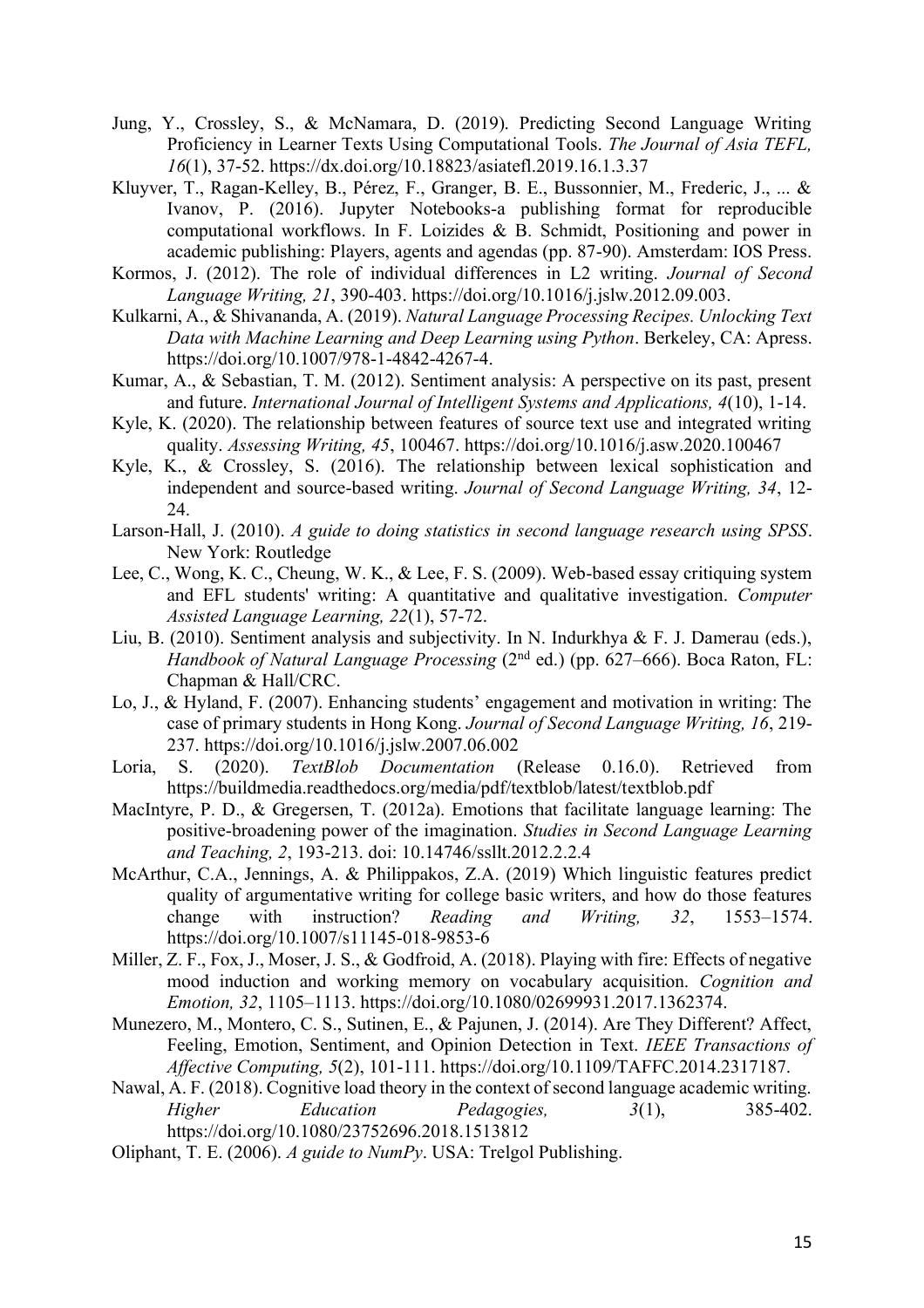- Parra G., L., & Calero S., X. (2019). Automated writing evaluation tools in the improvement of the writing skill. *International Journal of Instruction, 12*(2), 209-226. https://doi.org/10.29333/iji.2019.12214a
- Peñafiel, M., Vásquez, S., Vásquez, D., Zaldumbide J., & Luján-Mora, S. (2018). Data Mining and Opinion Mining: A Tool in Educational Context. In *Proceedings of the 2018 International Conference on Mathematics and Statistics (ICoMS 2018)* (pp. 74-78). New York, NY: Association for Computing Machinery https://doi.org/10.1145/3274250.3274263
- Plakans, L., & Gebril, A. (2017). Exploring the relationship of organization and connection with scores in integrated writing assessment. *Assessing Writing, 31*, 98–112. doi:10.1016/j.asw.2016.08.005
- Provoost, S., Ruwaard, J., van Breda, W., Riper, H., & Bosse, T. (2019). Validating automated sentiment analysis of online cognitive behavioral therapy patient texts: An exploratory study [Provisional PDF]. *Frontiers in Psychology, 10*. https://doi.org/10.3389/fpsyg.2019.01065
- Ranjan, S., & Sood, S. (2019). Investor community sentiment analysis for predicting stock price trends. *International Journal of Management, Technology and Engineering, 9*(5), 6012-6020.
- Richards, J. C., & Miller, S. K. (2005). *Doing academic writing in education: Connecting the personal and the professional.* Mahwah, NJ: Erlbaum
- Roscoe, R. D., Crossley, S. A., Snow, E. L., Varner, L. K., & McNamara, D. S. (2014). Writing quality, knowledge, and comprehension correlates of human and automated essay scoring. In W. Eberle & C. Boonthum-Denecke (eds.), *Proceedings of the 27th International Florida Artificial Intelligence Research Society (FLAIRS) Conference* (pp. 393-398). Palo Alto, CA: AAAI Press.
- Sanders, T., & Maat, H. P. (2006). Cohesion and coherence: Linguistic approaches. *Reading, 99*, 440–466.
- Turney, P. D., & Pantel, P. (2010). From frequency to meaning: Vector space models of semantics. *Journal of Artificial Intelligence Research, 37*, 141-188.
- Wang, Y. (2020). Emotion and syntactic complexity in L2 writing: A corpus-based study on Chinese college-level students' English writing. *The Asian Journal of Applied Linguistics, 7*(1), 1-17.
- Weigle, C. S., & Parker, K. (2012). Source text borrowing in an integrated reading/writing assessment. *Journal of Second Language Writing, 21*(2), 118-133. https://doi.org/10.1016/j.jslw.2012.03.004.
- Wiebe, J., Wilson, T., Bruce, R., Bell, M., & Martin, M. (2004). Learning subjective language. *Computational linguistics, 30*(3), 277-308.
- Yang, W., & Sun, Y. (2012). The use of cohesive devices in argumentative writing by Chinese EFL learners at different proficiency levels. *Linguistics and education, 23*(1), 31-48.
- Yoon, H., & Hirvela, A. (2004). ESL student attitudes toward corpus use in L2 writing. *Journal of Second Language Writing, 13*, 257–283. https://doi.org/10.1016/j.jslw.2004.06.002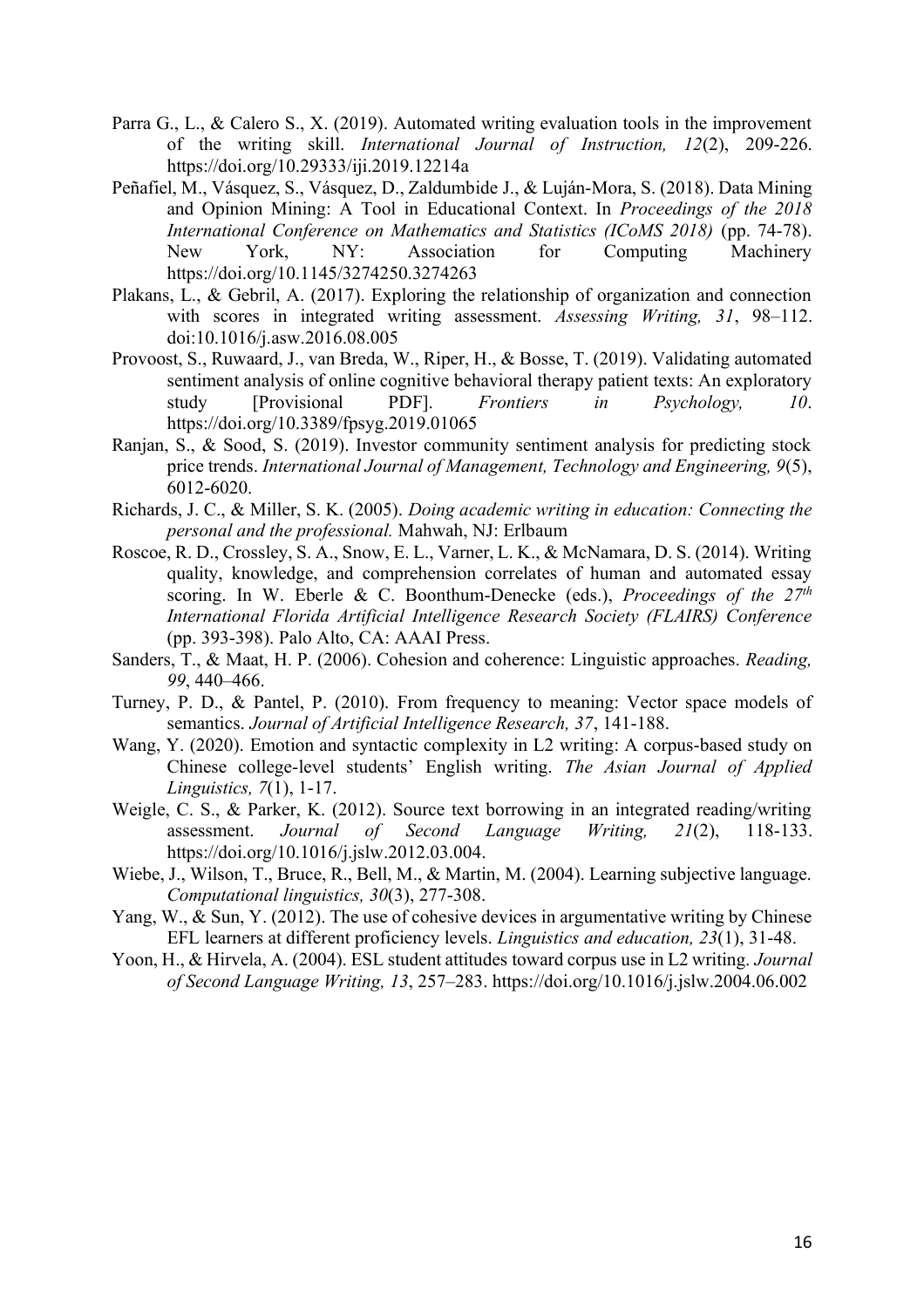# **APPENDIX A. Sentiment Analysis Algorithm**

```
import os
import glob
from textblob import TextBlob
#Researchers can use the same algorithm by simply changing the file path below. 
os.chdir(r'C:\Corpus_Directory')
corpus = glob.glob(\overline{f}.txt')
for essay in range(len(corpus)):
  f = open(corpus[essay], encoding='utf-8')content = f.read()text = TextBlob(content) sentiment_score = text.sentiment
   f.close()
   print(corpus[essay], sentiment_score)
```